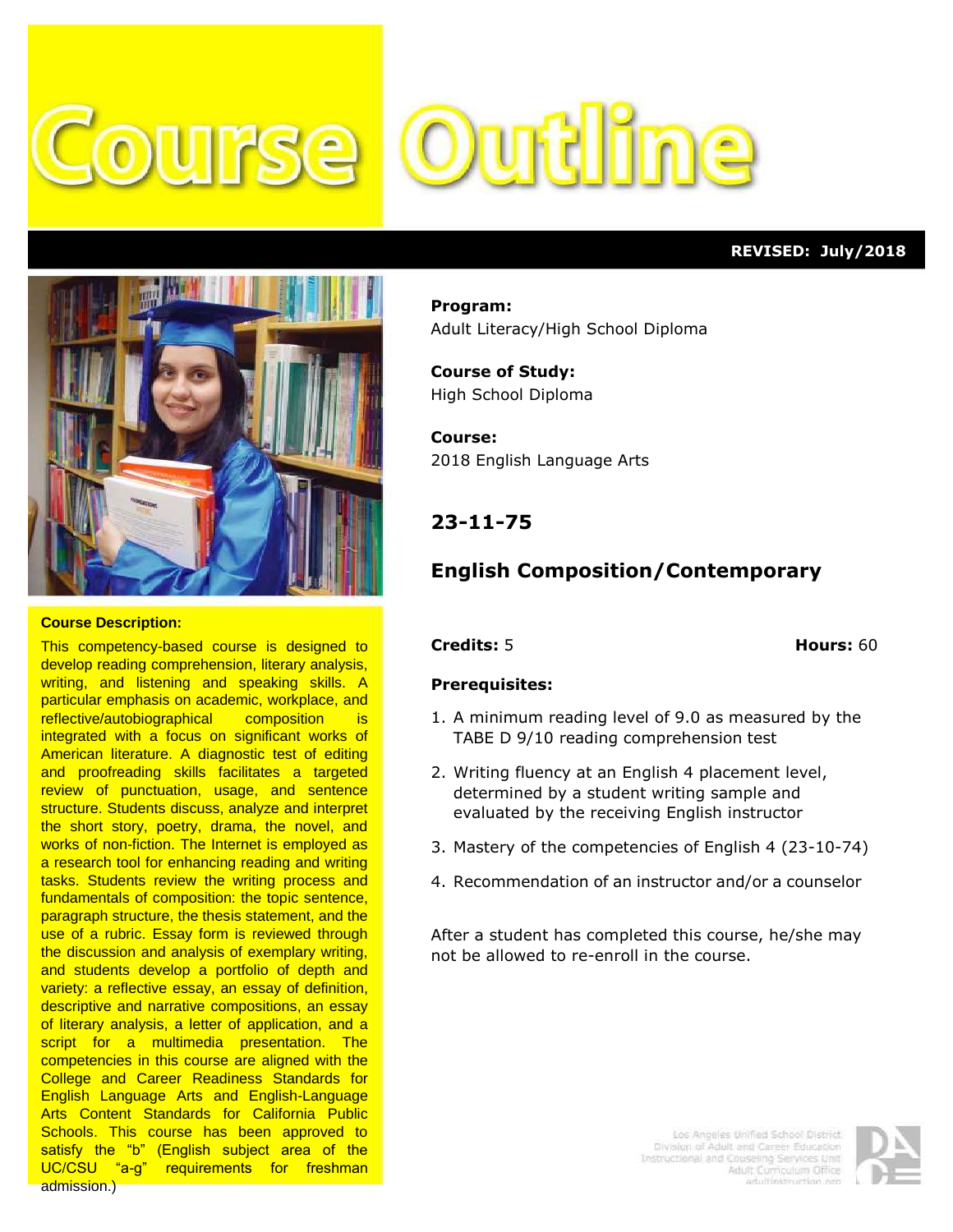## *A MESSAGE to COMPETENCY-BASED COURSE OUTLINE USERS*

This competency-based course outline is for use by students, teachers, counselors and school administrators, advisory committees, and all others having interest in the course.

Before enrolling, students can read the course competencies listed to help them (students) decide whether or not the course will meet their needs. After enrolling, a copy of the competencies can help a student track his/her progress through the course.

Teachers can use competency-based areas and statements to gain an overview of the course. The competencies can be used to develop lesson plans and teaching strategies. The Instructional Materials and Other Resources page provides teachers with instructional support in the form of textbook titles, media and technology options, as well as the names of advisory personnel. Many course outlines provide sample lesson plans written by experienced teachers of the course.

Counselors can use the course outline to explain course purpose, goals and content to students. Sharing competency lists with students will make the students aware of the minimal skills and knowledge they need to demonstrate after taking the course. This process can identify potential candidates for a course.

Principals can scan the competency-areas and statements to decide if the content of a course should be offered at their school in order to meet the needs of the community which it serves.

Competencies can be used to generate relevant questions and items for tests. The writing of individualized instructional contracts also needs to reflect the competency-based course outline components.

Clearly defined competency-based areas, statements, and minimal competencies are the points upon which curriculum, instruction, and assessment focus.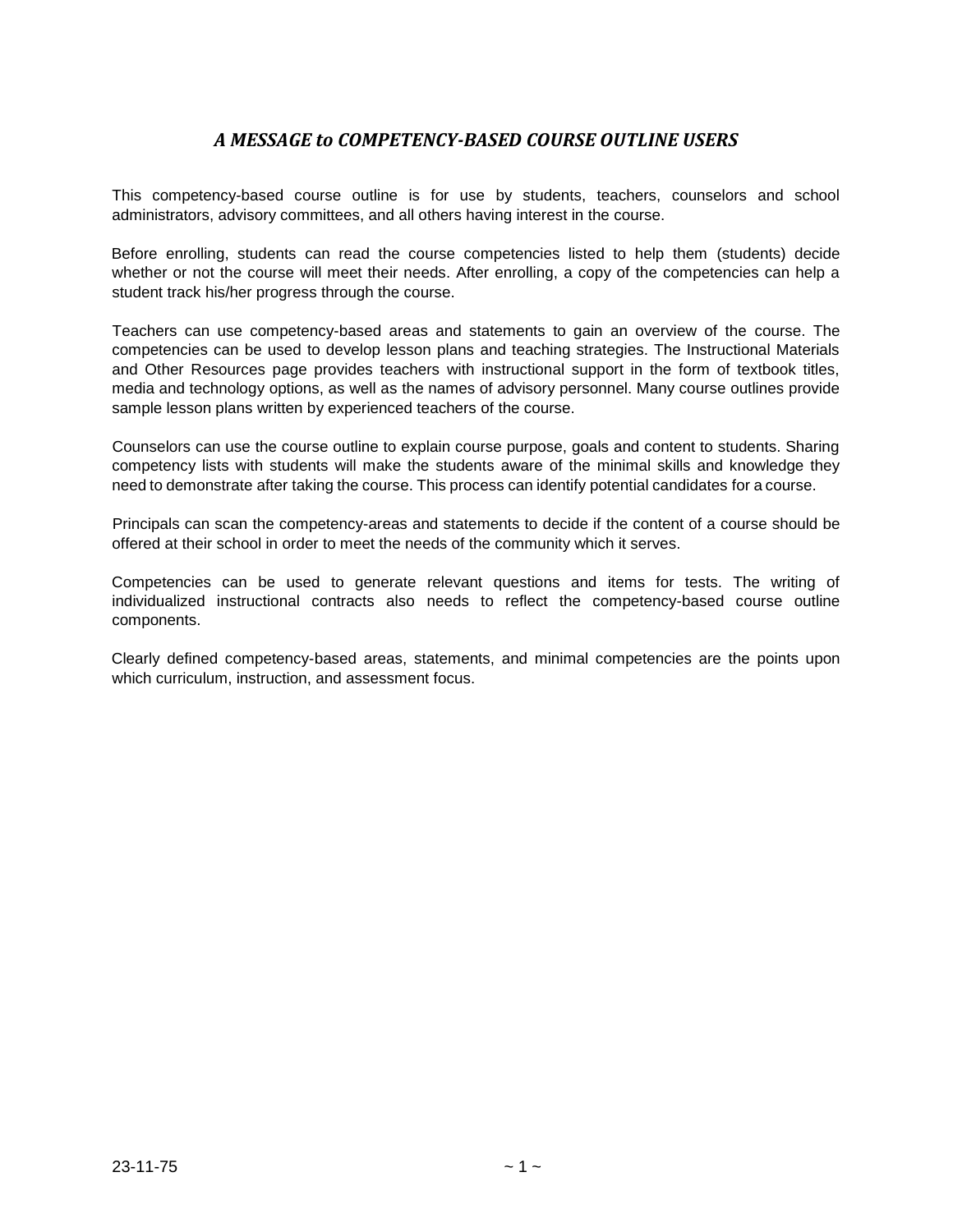## *THE DEVELOPMENT of a COMPETENCY-BASED COURSE OUTLINE*

Every approved CBE course outline is written by Los Angeles Unified School teachers who teach the course. All teacher/writers have been in-serviced and certified by the Adult Curriculum Office to learn about competency-based education and the outline format.

New courses and course revisions are initiated by school and/or central office subject area departments. The schools and the subject area departments share the responsibility for approving the subject content, hours, credits, etc. Teacher/writers submit their first draft to the appropriate central office subject area supervisor, specialist, consultant or adviser.

Course outline draft copies are next submitted to the curriculum office. There information required by the District and the State is verified. The outlines are edited and entered into the course outline computer data base. One formatted copy of an outline, with every page stamped "Draft Copy Only", is either approved by the curriculum office or returned for clarification or improvement.

Once signed off by the curriculum office an outline is routed back to the department that submitted it. When approved there, it is routed to the office of the Director of Instructional Services and finally to the Division's Assistant Superintendent for approval. The curriculum office then requests the required approvals by the LAUSD Board of Education.

The curriculum office sends master file copies of every approved CBE outline to principals of all Community Adult Schools and Employment Preparation Centers. These masters are used to reproduce copies for counselors and teachers. Students, community members, and other interested parties may also request copies. The curriculum office maintains a limited inventory of all outlines for additional distribution.

Changing needs are reflected in the constant development and revision of course outlines. It is an ongoing process designed to support the various demands of students, teachers, and the communities we serve.

TOM CALDERON Adult Curriculum Office Instructional and Counseling Services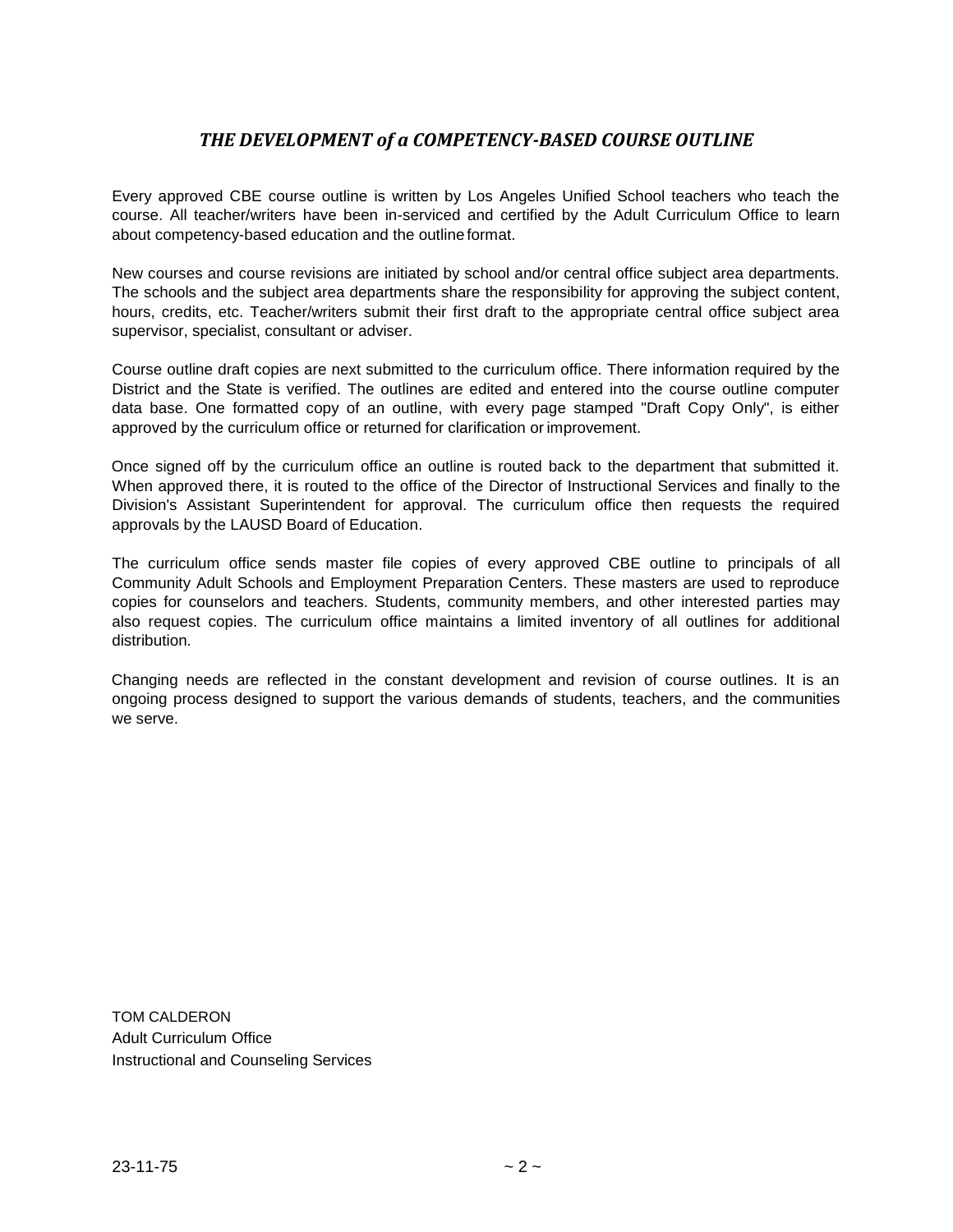## *CBE COMPETENCY BASED EDUCATION*

#### **Course Outline Competency-Based Component Definitions**

**Course descriptions** state the major emphasis and content of the course.

**Competency areas** are units of instruction based on related competencies.

**Competency statements** are competency area goals that together define the framework and purpose of the course.

**Competencies** fall on a continuum between goals and performance objectives and denote outcome of instruction.

#### **Competency-Based Philosophy Overview**

Competency-based instruction tells a student before instruction what skills or knowledge he/she will demonstrate after instruction.

A competency is stated as a minimum. This is the least a student has to demonstrate or know to be judged as competent. Stating competencies as minimums does not mean minimum instruction. Activities and opportunities should be provided for students to achieve maximum potential.

Competency-based education provides instruction that enables each student to attain individual goals as measured against pre-stated standards.

CBE instruction provides immediate and continual repetition and remediation. A student repeats tasks until achieving competence.

In competency-based education the curriculum, instruction, and assessment share common characteristics based on clearly stated competencies.

Curriculum, instruction and assessment in CBE are: explicit, known, agreed upon, integrated, performance-oriented, and adaptive.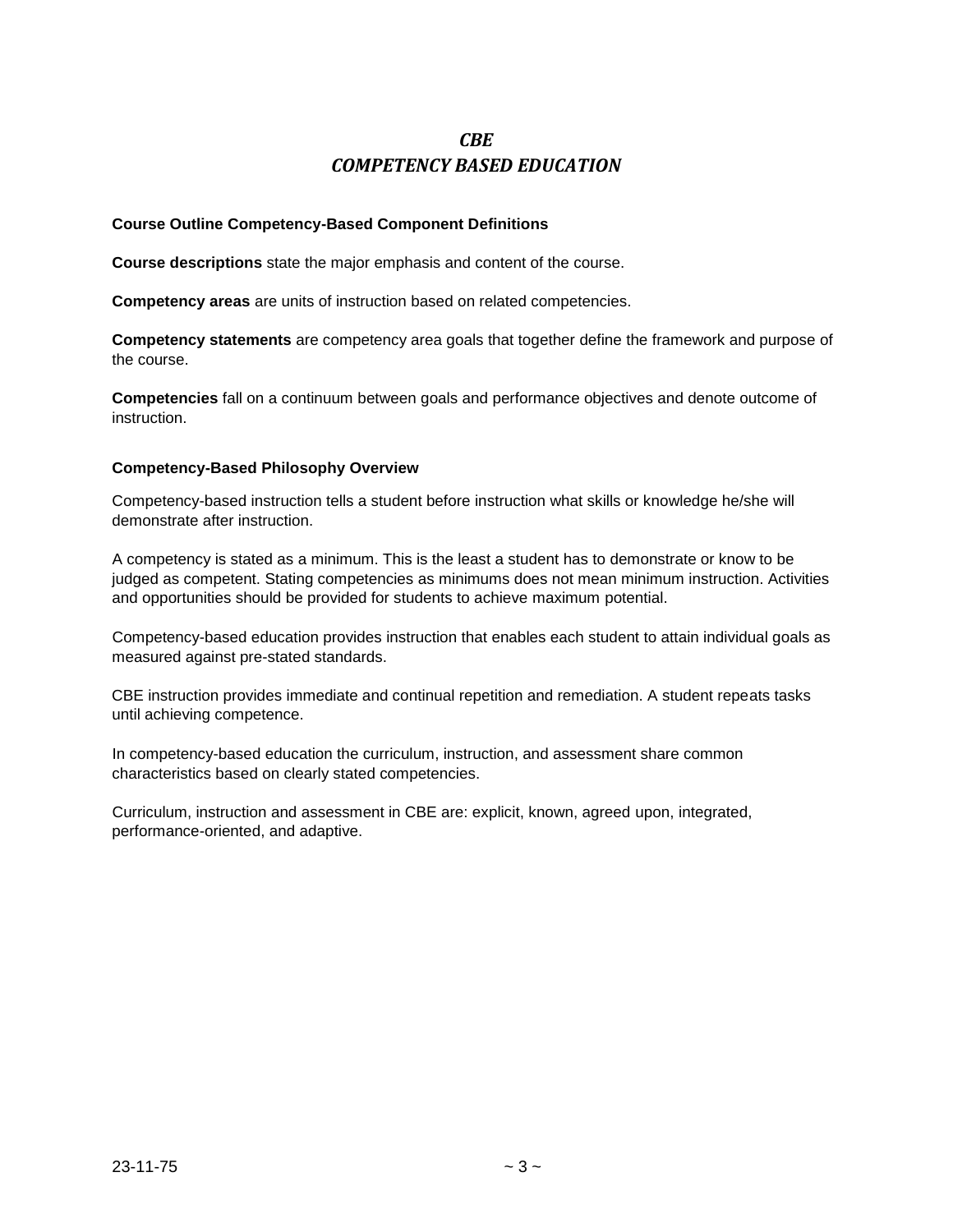## *COURSE OUTLINE COMPETENCY-BASED COMPONENTS*

A course outline reflects the essential intent and content of the course described. Acceptable course outlines have six components. (Education Code Section 52506). Course outlines for all apportionment classes, including those in jails, state hospitals, and convalescent hospitals contain the six required elements:

(EC 52504; 5CCR 10508 [b]; Adult Education Handbook for California (1977), Section 100)

#### **Course Outline Components**

#### GOALS AND PURPOSES

*The educational goals or purposes of every course are clearly stated and the class periods are devoted to instruction. The course should be broad enough in scope and should have sufficient educational worth to justify the expenditure of public funds.*

The goals and purpose of a course are stated in the COURSE DESCRIPTION. Course descriptions state the major emphasis and content of a course, and are written to be understandable by a prospective student.

#### PERFORMANCE OBJECTIVES OR COMPETENCIES

*Objectives should be delineated and described in terms of measurable results for the student and include the possible ways in which the objectives contribute to the student's acquisition of skiffs and competencies.*

Performance Objectives are sequentially listed in the COMPETENCY-BASED COMPONENTS section of the course outline. Competency Areas are units of instruction based on related competencies. Competency Statements are competency area goals that together define the framework and purpose of a course. Competencies fall on a continuum between goals and performance objectives and denote the outcome of instruction.

Competency-based instruction tells students before instruction what skills or knowledge they will demonstrate after instruction. Competency-based education provides instruction which enables each student to attain individual goals as measured against pre-stated standards.

Competency-based instruction provides immediate and continual repetition. In competencybased education the curriculum, instruction, and assessment share common characteristics based on clearly stated competencies. Curriculum, instruction, and assessment in competency- based education are: explicit, known, agreed upon, integrated, performance oriented, and adaptive.

pp. 28-33

**Location**

Cover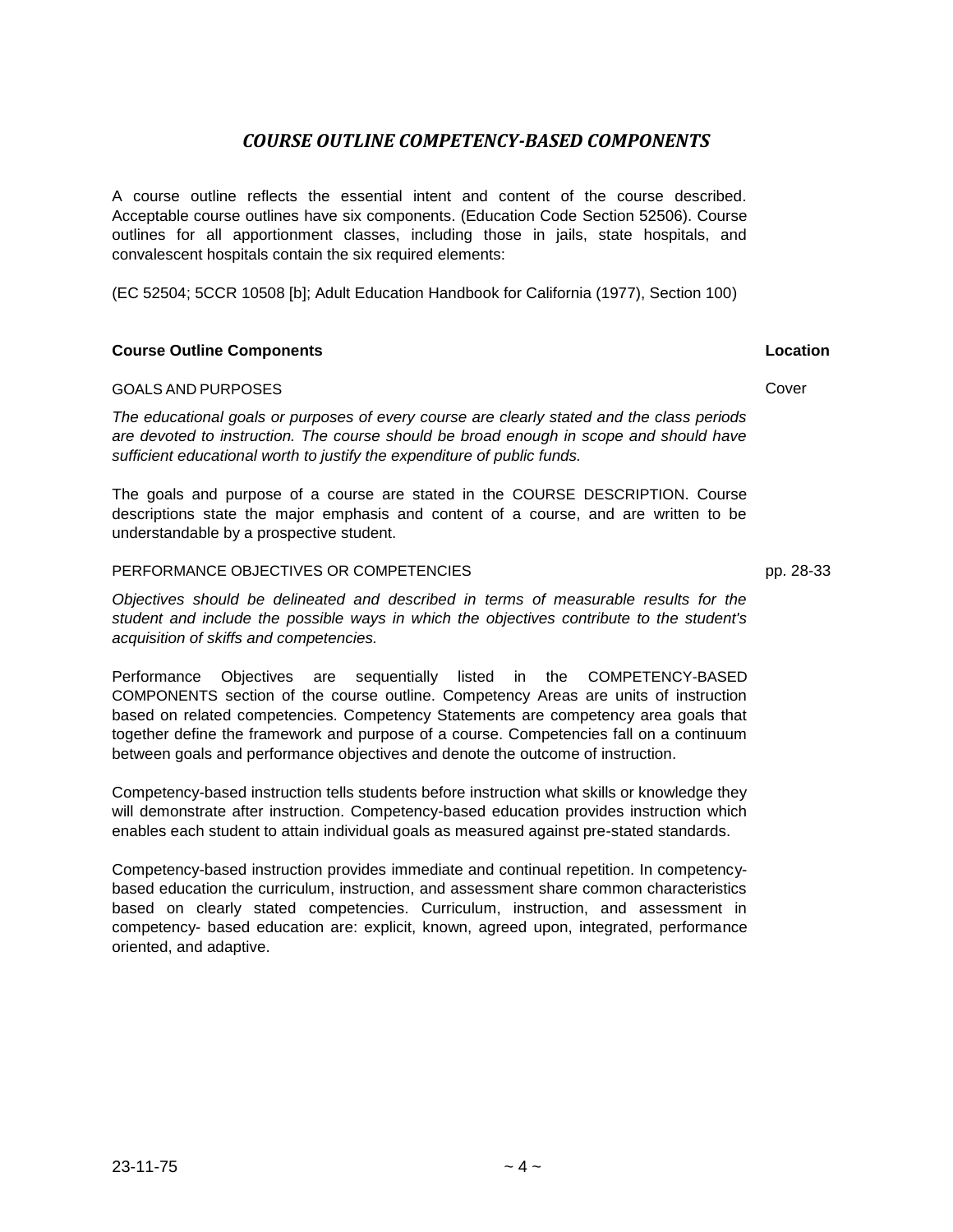## *COURSE OUTLINE COMPETENCY-BASED COMPONENTS (continued)*

#### **Course Outline Components**

#### INSTRUCTIONALSTRATEGIES

*Instructional techniques or methods could include laboratory techniques, lecture method, small- group discussion, grouping plans, and other strategies used in the classroom.*

Instructional strategies for this course are listed in the TEACHING STRATEGIES AND EVALUATION section of the course outline. Instructional strategies and activities for a course should be selected so that the overall teaching approach takes into account the instructional standards of a particular program, i.e., English as a Second Language, Programs for Older Adults, and Programs for Adults with Disabilities.

#### UNITS OFSTUDY, WITH APPROXIMATE HOURS ALLOTTED FOR EACH UNIT

*The approximate time devoted to each instructional unit within the course, as well as the total hours for the course, is indicated. The time in class is consistent with the needs of the student, and the length of the class should be that it ensures the student will learn at an optimum level.*

Units of study, with approximate hours allotted for each unit, are listed in the COMPETENCY AREA STATEMENTS of the course outline. The total hours of the course, including workbased learning hours (community classroom and cooperative vocational education) is listed on the cover of every CBE course outline. Each Competency Area listed within a CBE outline is assigned hours of instruction per unit.

#### COLLEGE AND CAREER READINESS STANDARDS FOR ENGLISH LANGUAGE ARTS pp. 7-19

ENGLISH-LANGUAGE ARTS CONTENT STANDARDS FOR CALIFORNIA PUBLIC SCHOOLS pp. 20-27

#### EVALUATION PROCEDURES

*The evaluation describes measurable evaluation criteria clearly within the reach of the student. The evaluation indicates anticipated improvement in performances as well as anticipated skills and competencies to be achieved.*

Evaluation procedures are detailed in the TEACHING STRATEGIES AND EVALUATION section of the course outline. Instructors monitor students' progress on a continuing basis, assessing students on attainment of objectives identified in the course outline through a variety of formal and informal tests (applied performance procedures, observations, simulations), paper and pencil exams, and standardized tests.

#### REPETITION POLICY THAT PREVENTS PERPETUATION OF STUDENT ENROLLMENT Cover

*After a student has completed all the objectives of the course, he or she should not be allowed to re-enroll in the course. There is, therefore, a need for a statement about the conditions for possible repetition of a course to prevent perpetuation of students in a particular program or an indefinite period of time.*

**Location**

pp. 28-33

p. 37

p. 37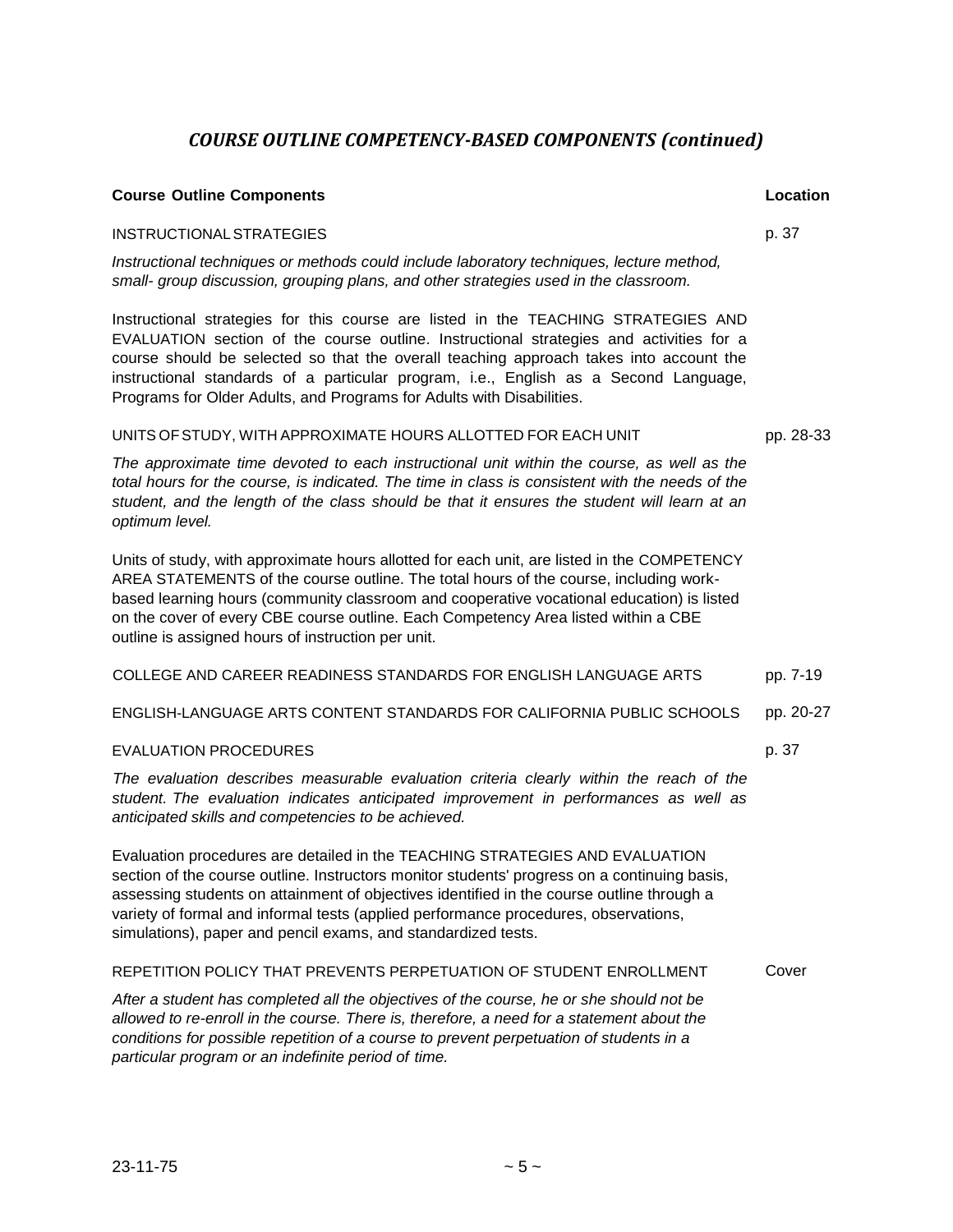## *ACKNOWLEDGMENTS*

The contributions of MARK KAVANAGH and BARBARA POLANSKY for writing this course outline are gratefully acknowledged. Thanks to TOM CALDERON for editing and preparing this course outline as competency-based.

> MARSHA EASTERDAY Supervisor Adult Secondary Education

> > ED MORRIS Director Instructional Support

APPROVED:

SANTIAGO JACKSON Assistant Superintendent Division of Adult and Career Education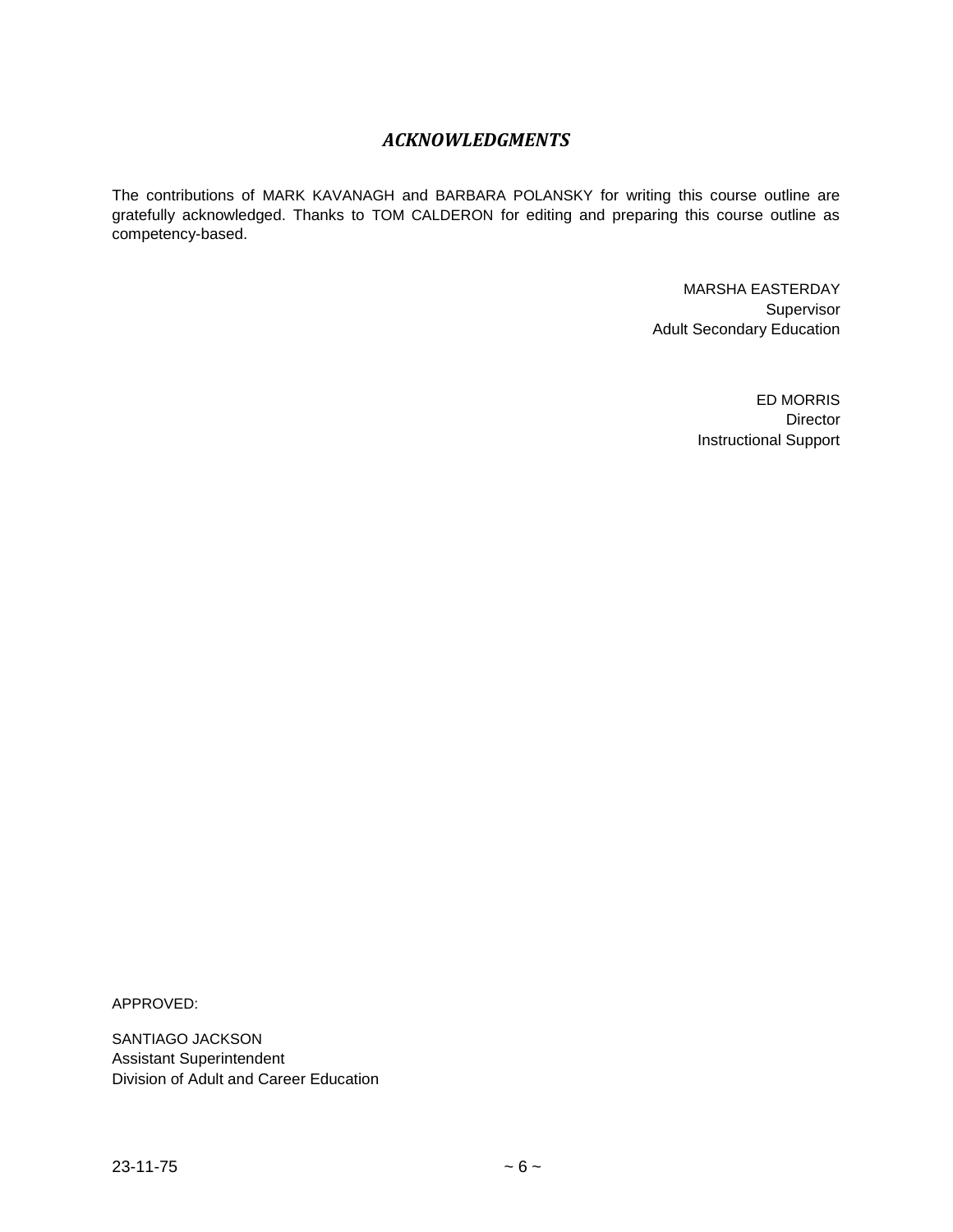#### **READING STANDARDS**

*To become college and career ready, students need to grapple with works of exceptional craft and thought whose range extends across genres, cultures, and centuries. By engaging with increasingly complex readings, students gain the ability to evaluate intricate arguments and the capacity to surmount the challenges posed by complex texts. Standards 1 and 10 play a special role since they operate whenever students are reading: Standard 1 outlines the command of evidence required to support any analysis of text (e.g., analyzing structure, ideas, or the meaning of word as defined by Standards 2-9); Standard 10 defines the range and complexity of what students need to read.* 

#### **Reading Strand**

Key: The citation at the end of each standard in the following chart identifies the CCSS strand, grade, and number (or standard number and letter, where applicable).

For example, RI.4.3 stands for Reading, Informational Text, Grade 4, Standard 3.

| RI: Reading Informational Text | RH: Reading Historical/Social Studies Text |
|--------------------------------|--------------------------------------------|
| <b>RL:</b> Reading Literature  | RST: Reading Scientific and Technical Text |

**CCR Anchor 1:** Read closely to determine what the text says explicitly and to make logical inferences from it; cite specific textual evidence when writing or speaking to support conclusions drawn from the text. (Apply this standard to texts of appropriate complexity as outlined by Standard  $10.1<sup>4</sup>$ 

Cite strong and thorough textual evidence to support analysis of what the text says explicitly as well as inferences drawn from the text. (RI/RL.9-10.1)

- *Application:* cite specific textual evidence to support analysis of primary and secondary sources, attending to such features as the date and origin of the information. (RH.9-10.1)
- *Application*: cite specific textual evidence to support analysis of science and technical texts, attending to the precise details of explanations or descriptions. (RST.9-10.1)

**CCR Anchor 2:** Determine central ideas or themes of a text and analyze their development; summarize the key supporting details and ideas. *(Apply this standard to texts of appropriate complexity as outlined by Standard 10.)*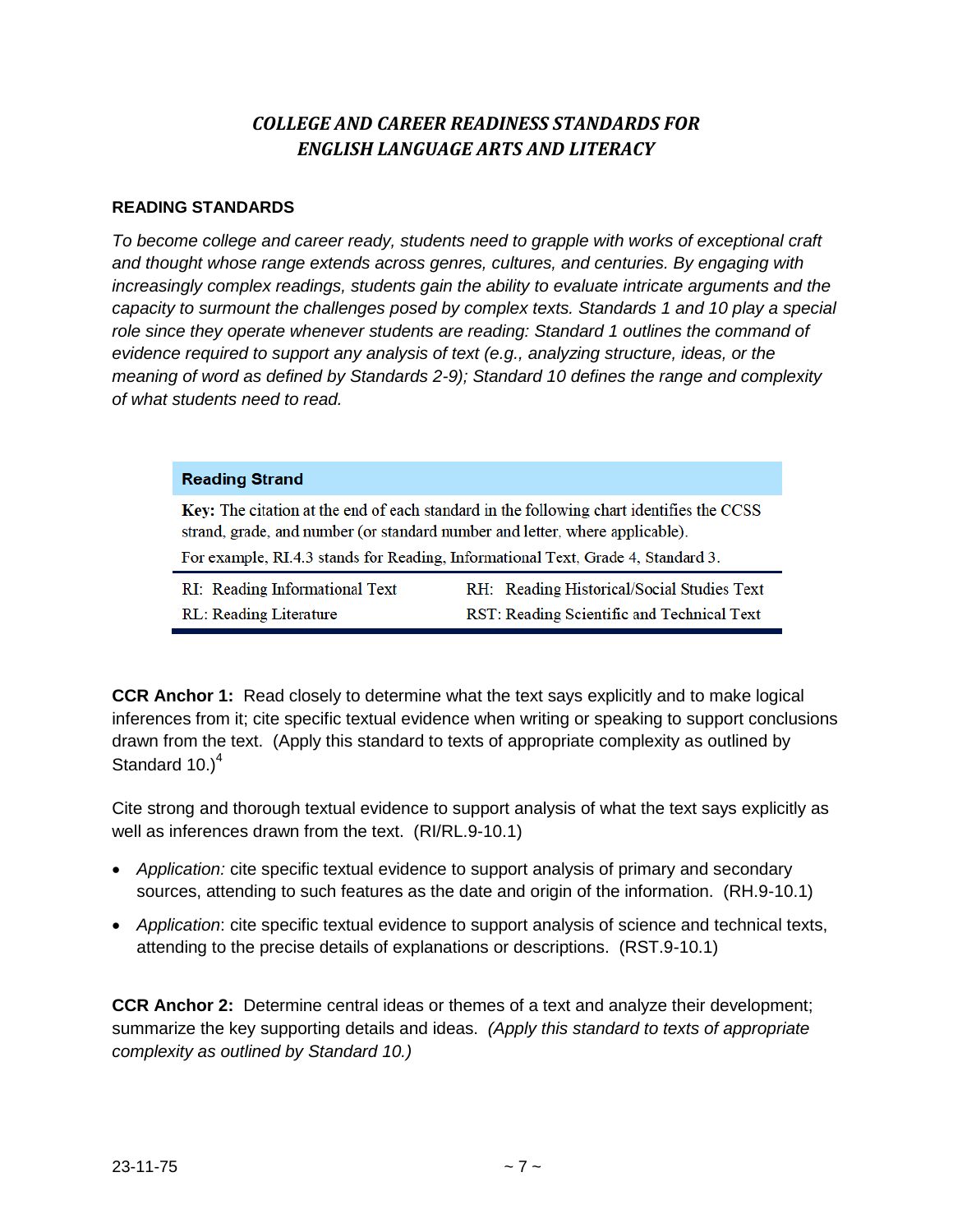## **READING STANDARDS**

**CCR Anchor 2:** Determine a theme or central idea of a text and analyze in detail its development over the course of the text, including how it emerges and is shaped and refined by specific details; provide an objective summary of the text. (RI/RL.9-10.2)

Determine the central ideas or conclusions of a text; summarize complex concepts, processes, or information presented in a text by paraphrasing them in simpler but still accurate terms. (RST.11-12.2)

**CCR Anchor 3:** Analyze how and why individuals, events, and ideas develop and interact over the course of a text. *(Apply this standard to texts of appropriate complexity as outlined by Standard 10.)* 

Analyze a complex set of ideas or sequence of events and explain how specific individuals, ideas, or events interact and develop over the course of the text. (RI.11-12.3)

Analyze in detail a series of events described in a text; determine whether earlier events caused later ones or simply preceded them. (RH.9-10.3)

Follow precisely a complex multistep procedure when carrying out experiments, taking measurements, or performing technical tasks, attending to special cases or exceptions defined in the text. (RST.9-10.3)

**CCR Anchor 4:** Interpret words and phrases as they are used in a text, including determining technical, connotative, and figurative meanings, and analyze how specific word choices shape meaning or tone. *(Apply this standard to texts of appropriate complexity as outlined by Standard 10.)*

Determine the meaning of words and phrases as they are used in a text, including figurative, connotative, and technical meanings; analyze the cumulative impact of specific word choices on meaning and tone (e.g., how the language of a court opinion differs from that of a newspaper). (RI/RL.9-10.4)

 *Application:* determine the meaning of symbols, key terms, and other domain-specific words and phrases as they are used in a specific scientific or technical context. (RST.9-10.4)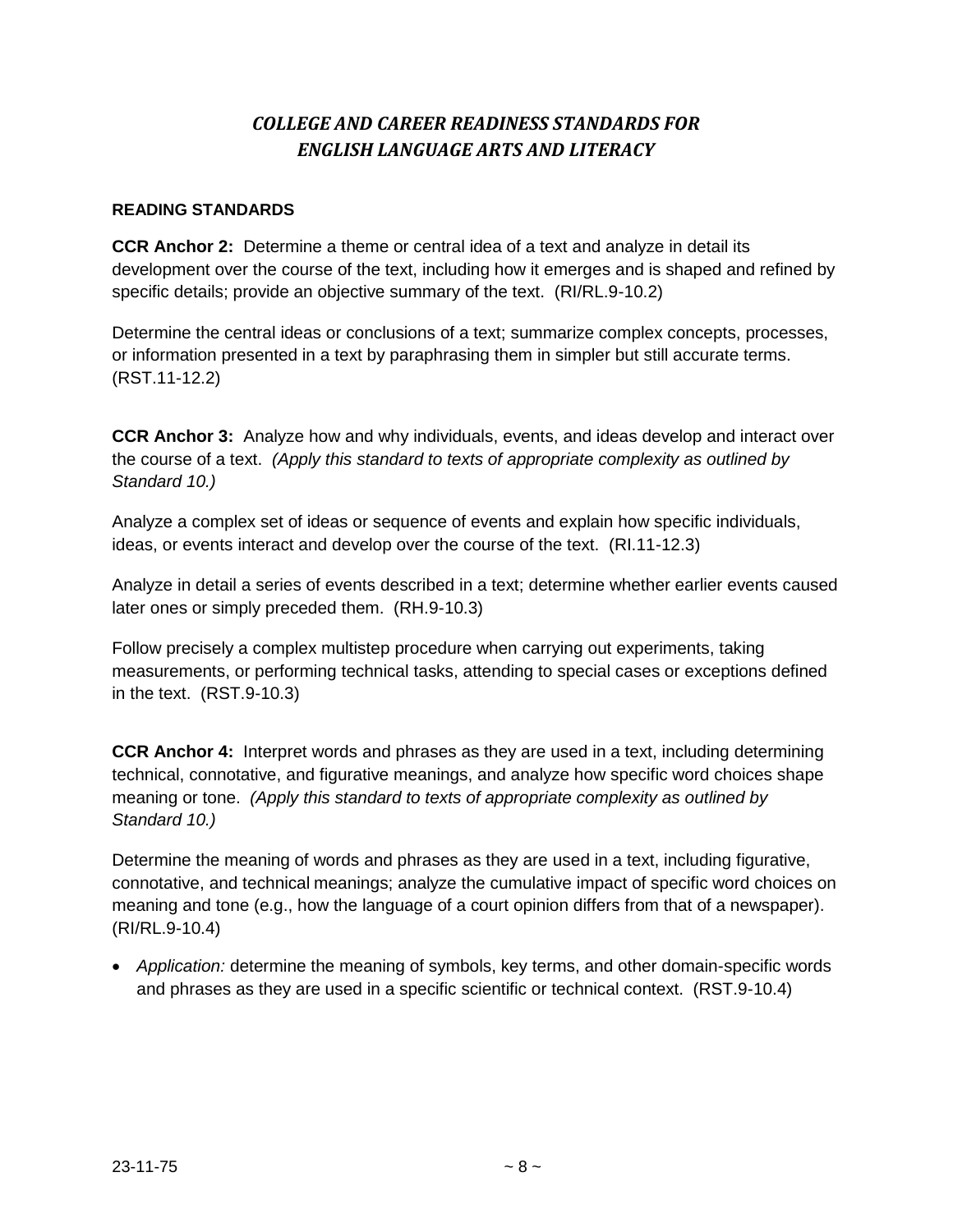#### **READING STANDARDS**

**CCR Anchor 5:** Analyze the structure of texts, including how specific sentences, paragraphs, and larger portions of the text (e.g., a section, chapter, scene, or stanza) relate to each other and the whole. *(Apply this standard to texts of appropriate complexity as outlined by Standard 10.)* 

Analyze in detail how an author's ideas or claims are developed and refined by particular sentences, paragraphs, or larger portions of a text (e.g., a section or chapter). (RI.9-10.5)

Analyze and evaluate the effectiveness of the structure an author uses in his or her exposition or argument, including whether the structure makes points clear, convincing, and engaging. (RI.11-12.5)

**CCR Anchor 6:** Assess how point of view or purpose shapes the content and style of a text. *(Apply this standard to texts of appropriate complexity as outlined by Standard 10.)* 

Determine an author's point of view or purpose in a text and analyze how an author uses rhetoric to advance that point of view or purpose. (RI.9-10.6)

 *Application*: analyze a particular point of view or cultural experience reflected in a work of literature from outside the United States, drawing on a wide reading of world literature. (RL.9-10.6)

Analyze a case in which grasping point of view requires distinguishing what is directly stated in a text from what is really meant (e.g., satire, sarcasm, irony, or understatement). (RL.11-12.6)

Compare the point of view of two or more authors for how they treat the same or similar topics, including which details they include and emphasize in their respective accounts. (RH.9-10.6)

**CCR Anchor 7:** Integrate and evaluate content presented in diverse media and formats, including visually and quantitatively, as well as in words. *(Apply this standard to texts of appropriate complexity as outline by Standard 10.)*

Integrate quantitative or technical analysis (e.g., charts, research data) with qualitative analysis in print or digital text. (RH.9-10.7)

Translate quantitative or technical information expressed in words in a text into visual form (e.g., a table or chart) and translate information expressed visually or mathematically (e.g., in an equation) into words. (RST.9-10.7)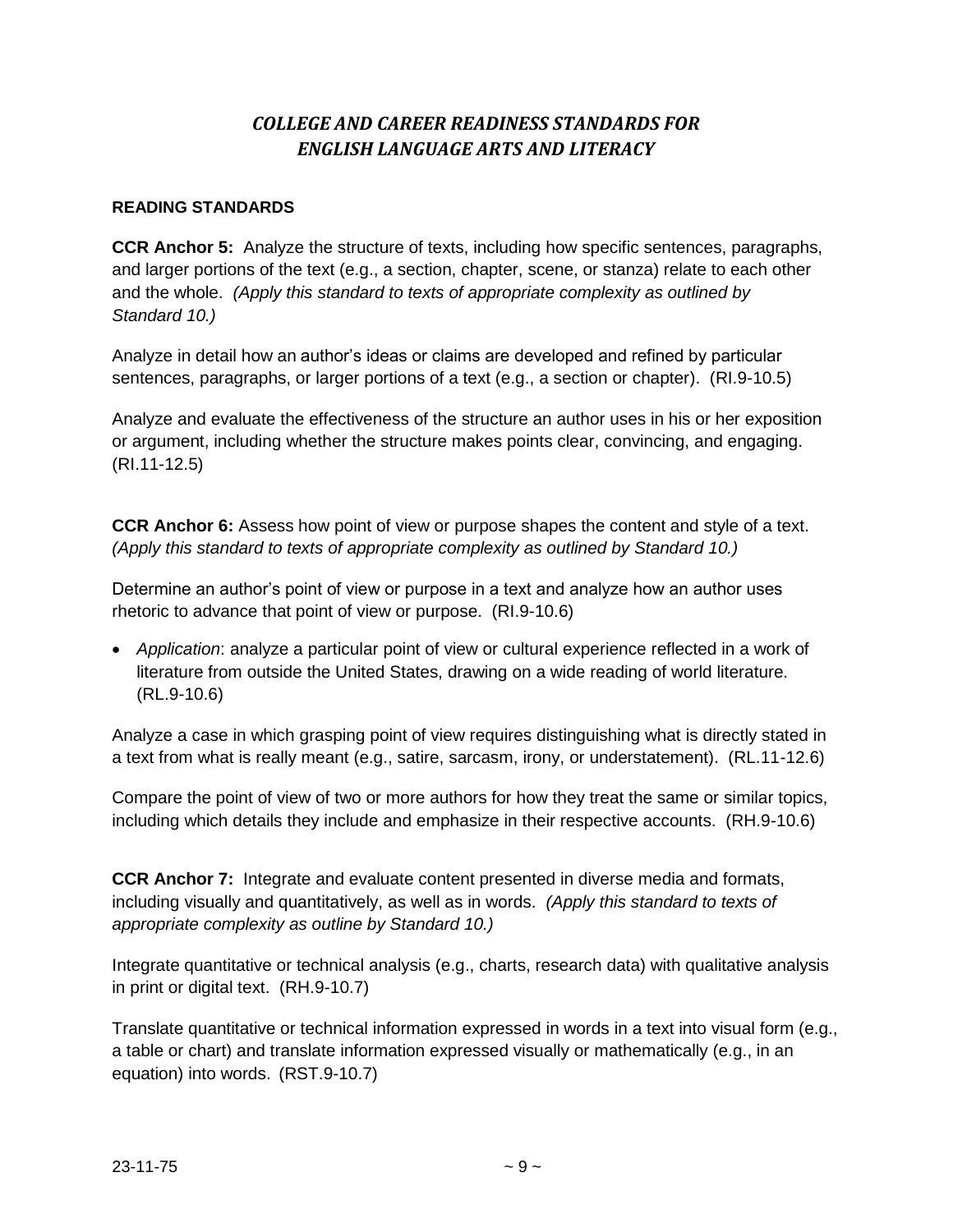#### **READING STANDARDS**

**CCR Anchor 7:** Integrate and evaluate multiple sources of information presented in different media or formats (e.g., visually, quantitatively) as well as in words in order to address a question or solve a problem. (RI.11-12.7)

**CCR Anchor 8:** Delineate and evaluate the argument and specific claims in a text, including the validity of the reasoning as well as the relevance and sufficiency of the evidence. *(Apply this standard to texts of appropriate complexity as outlined by Standard 10.)*

Delineate and evaluate the argument and specific claims in a text, assessing whether the reasoning is valid and the evidence is relevant and sufficient; identify false statements and fallacious reasoning. (RI.9-10.8)

**CCR Anchor 9:** Analyze how two or more texts address similar themes or topics in order to build knowledge or to compare the approaches the authors take. *(Apply this standard to texts of appropriate complexity as outlined by Standard 10.)* 

Analyze seminal U.S. documents of historical and literary significance (e.g., Washington's Farewell Address, the Gettysburg Address, Roosevelt's Four Freedoms speech, King's "Letter from Birmingham Jail"), including how they address related themes and concepts. (RI.9-10.9)

Analyze seventeenth-, eighteenth-, and nineteenth-century foundational U.S. documents of historical and literary significance (including The Declaration of Independence, the Preamble to the Constitution, the Bill of Rights, and Lincoln's Second Inaugural Address) for their themes, purposes, and rhetorical features. (RI.11-12.9)

Compare and contrast findings presented in a text to those from other sources (including their own experiments), noting when the findings support or contradict previous explanations or accounts. (RST.9-10.9)

 *Application:* compare and contrast treatments of the same topic in several primary and secondary sources. (RH.9-10.9)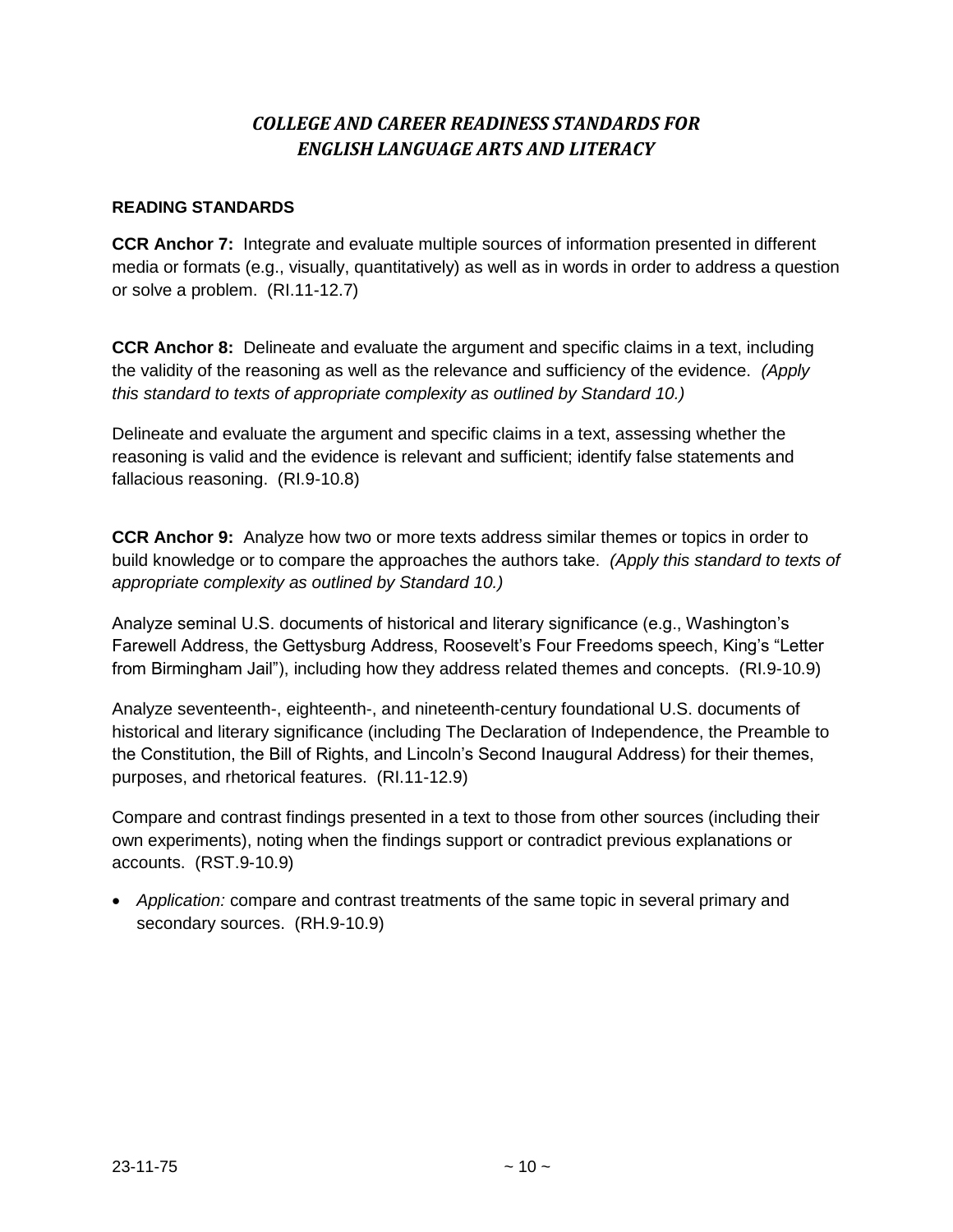#### **READING STANDARDS**

**CCR Anchor 10:** Read and comprehend complex literary and informational texts independently and proficiently.

Associated Quantitative Measures of Text Complexity to E Levels of Learning

| <b>Common Core Band</b> | <b>ATOS</b>     | Degrees of Reading<br>Power | Flesch-Kincaid | The Lexile<br>Framework <sup>*</sup> | <b>Reading Maturity</b> | SourceRater     |
|-------------------------|-----------------|-----------------------------|----------------|--------------------------------------|-------------------------|-----------------|
| $9th - 10th(E)$         | $9.67 - 12.01$  | $62 - 72$                   | $8.32 - 12.12$ | $1050 - 1335$                        | $8.41 - 10.81$          | $9.02 - 13.93$  |
| $11th$ – CCR $(E)$      | $11.20 - 14.10$ | $67 - 74$                   | $10.34 - 14.2$ | $1185 - 1385$                        | $9.57 - 12.00$          | $12.30 - 14.50$ |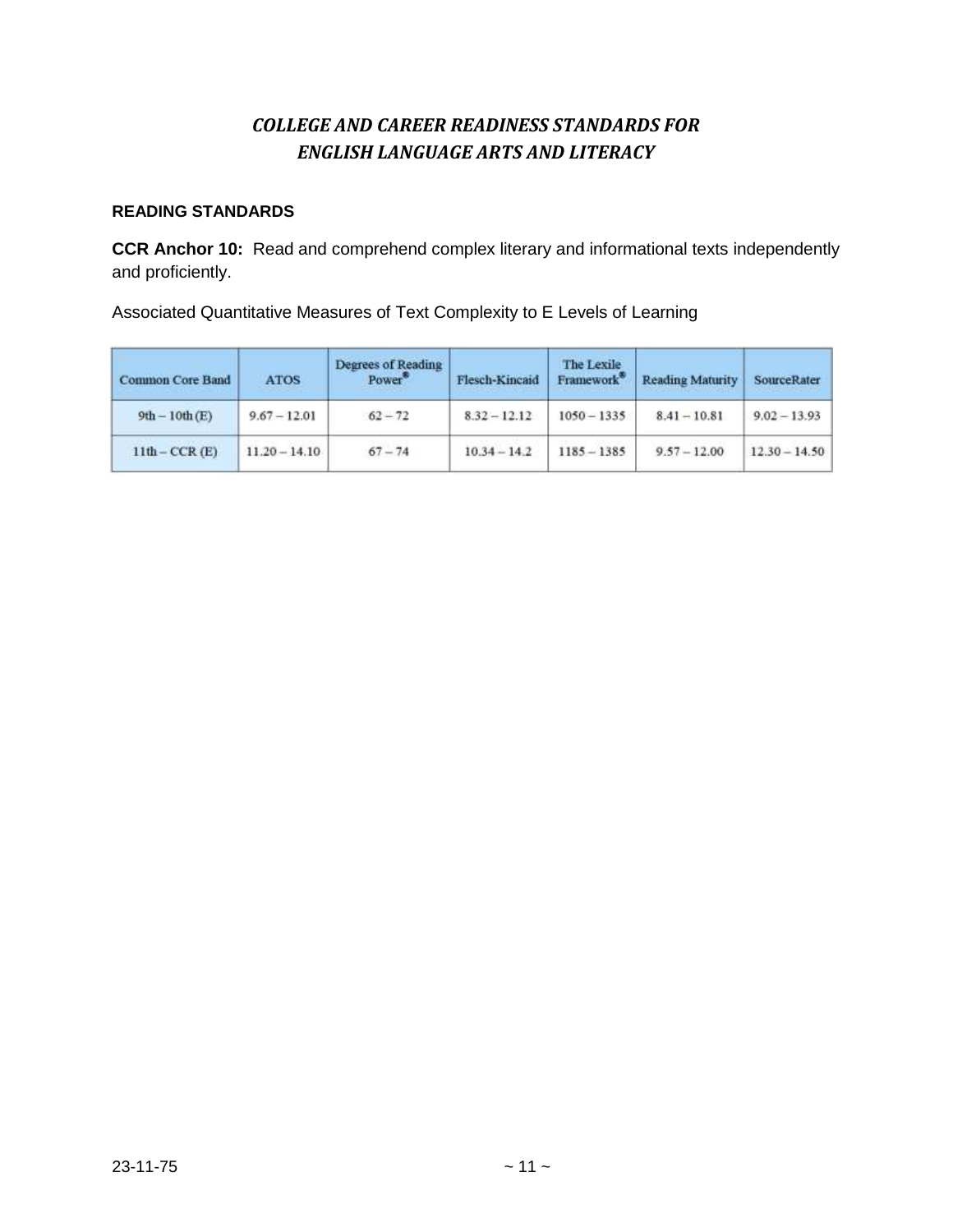#### **WRITING STANDARDS**

*To be college and career ready writers, students must take task, purpose, and audience into careful consideration, choosing words, information, structures, and formats deliberately. The Writing Standards cultivate the development of three mutually reinforcing writing capacities: crafting arguments, writing to inform and explain, and fashioning narratives about real or imagined experiences. The overwhelming focus of writing throughout the levels is on arguments and informative/explanatory texts. Writing Standard 9 is a standout because it stresses the importance of the writing-reading connection by requiring students to draw upon and use evidence from literary and informational texts as they write arguments or inform/explain. Because of the centrality of writing to most forms of inquiry, research standards are prominently included in this strand as well.*

#### **Writing Strand**

Key: The citation at the end of each standard in the following chart identifies the CCSS strand, grade, and number (or standard number and letter, where applicable).

For example, W.5.1a stands for Writing, Grade 5, Standard 1a.

W: Writing

WHST: Writing for History/Social Studies, Scientific and Technical Subjects

**CCR Anchor 1:** Write arguments to support claims in an analysis of substantive topics or texts, using valid reasoning and relevant and sufficient evidence.

Write arguments to support claims in an analysis of substantive topics or texts, using valid reasoning and relevant and sufficient evidence.

- a. Introduce precise claim(s), distinguish the claim(s) from alternate or opposing claims, and create an organization that establishes clear relationships among the claim(s), counterclaims, reasons, and evidence.
- b. Develop claim(s) and counterclaims fairly, supplying evidence for each while pointing out the strengths and limitations of both in a manner that anticipates the audience's knowledge level and concerns.
- c. Use words, phrases, and clauses to link the major sections of the text, create cohesion, and clarify the relationships between claim(s) and reasons, between reasons and evidence, and between claim(s) and counterclaims.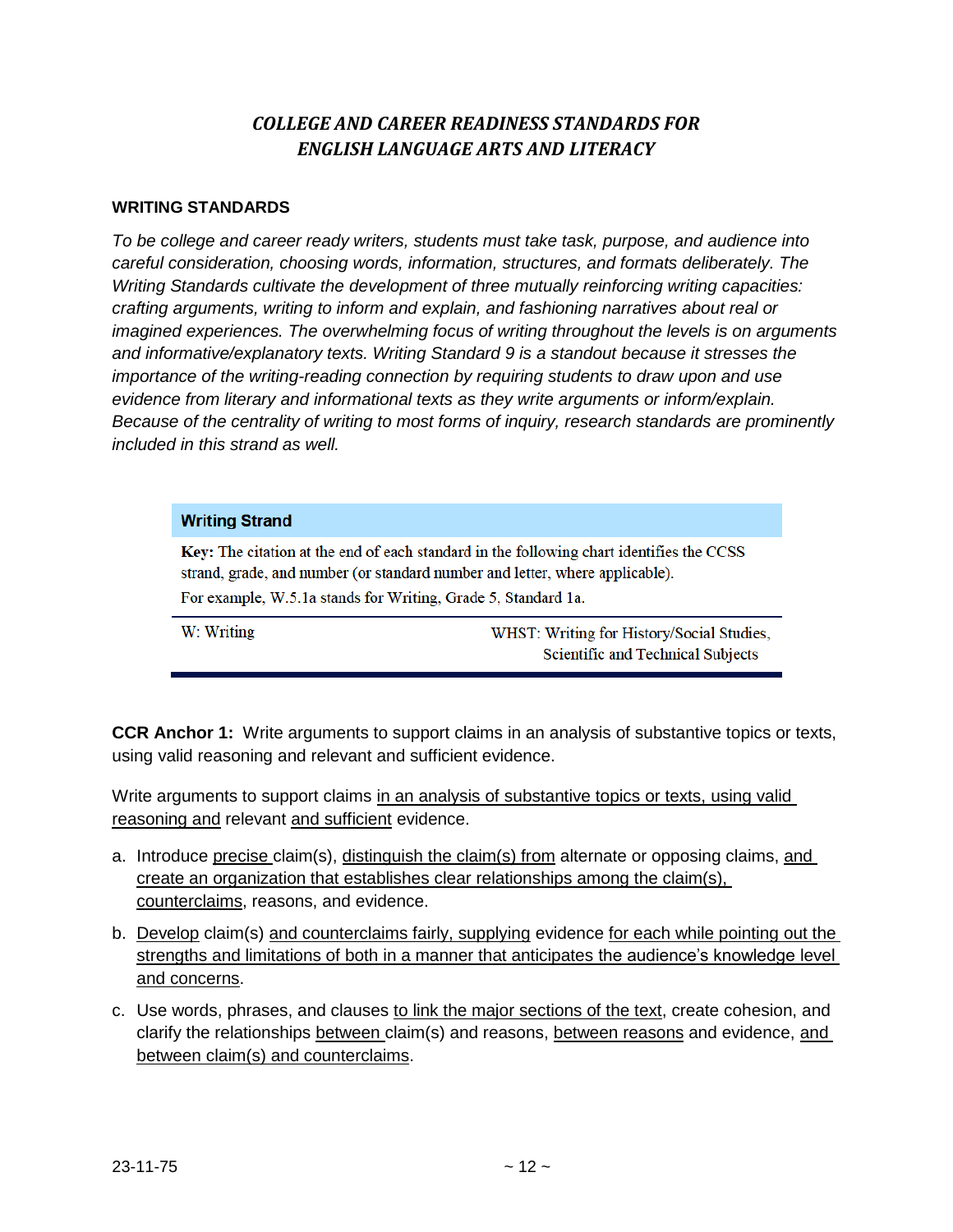#### **WRITING STANDARDS**

**CCR Anchor 1:** Write arguments to support claims in an analysis of substantive topics or texts, using valid reasoning and relevant and sufficient evidence.

Write arguments to support claims in an analysis of substantive topics or texts, using valid reasoning and relevant and sufficient evidence.

- d. Establish and maintain a formal style and objective tone while attending to the norms and conventions of the discipline in which they are writing.
- e. Provide a concluding statement or section that follows from and supports the argument presented. (W/WHST.9-10.1)

**CCR Anchor 2:** Write informative/explanatory texts to examine and convey complex ideas and information clearly and accurately through the effective selection, organization, and analysis of content.

Write informative/explanatory texts to examine and convey complex ideas, concepts, and information clearly and accurately through the effective selection, organization, and analysis of content. [This includes the narration of historical events, scientific procedures/experiments, or technical processes.]

- a. Introduce a topic and organize complex ideas, concepts, and information to make important connections and distinctions; include formatting (e.g., headings), graphics (e.g., figures, tables), and multimedia when useful to aiding comprehension.
- b. Develop the topic with well-chosen, relevant, and sufficient facts, extended definitions concrete details, quotations, or other information and examples appropriate to the audience's knowledge of the topic.
- c. Use appropriate and varied transitions to link the major sections of the text, create cohesion, and clarify the relationships among complex ideas and concepts.
- d. Use precise language and domain-specific vocabulary to manage the complexity of the topic.
- e. Establish and maintain a formal style and objective tone while attending to the norms and conventions of the discipline in which they are writing.
- f. Provide a concluding statement or section that follows from and supports the information or explanation presented (e.g., articulating implications or the significance of the topic). (W/WHST.9-10.2)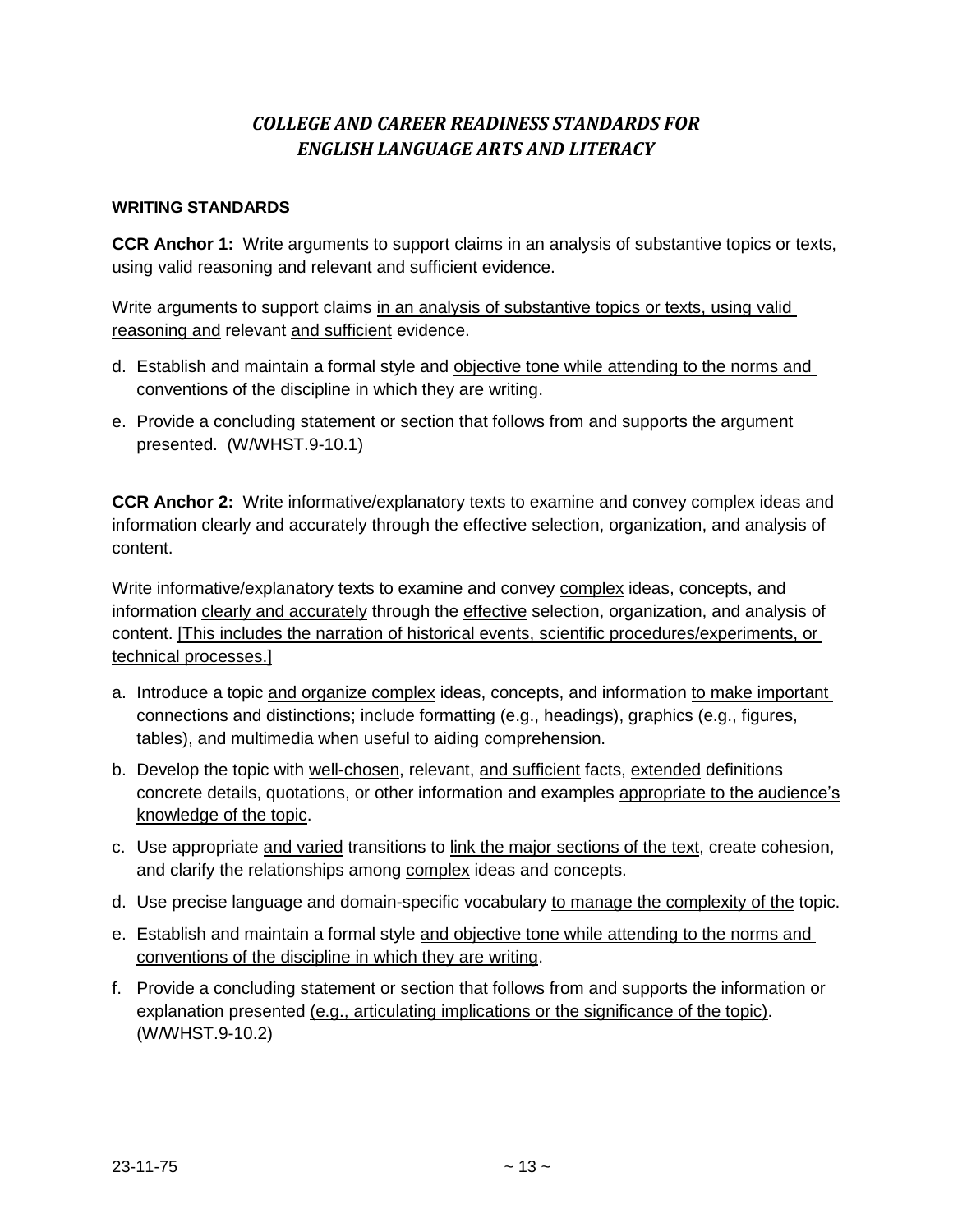#### **WRITING STANDARDS**

**CCR Anchor 3:** Write narratives to develop real or imagined experiences or events using effective technique, well-chosen details and well-structured event sequences.

Note: Students' narrative skills continue to grow in these levels as students work to incorporate narrative elements effectively into their arguments and informative/explanatory texts.

**CCR Anchor 4:** Produce clear and coherent writing in which the development, organization, and style are appropriate to task, purpose, and audience.

Produce clear and coherent writing in which the development, organization, and style are appropriate to task, purpose, and audience. (W/WHST.11-12.4)

**CCR Anchor 5:** Develop and strengthen writing as needed by planning, revising, editing, rewriting, or trying a new approach.

Develop and strengthen writing as needed by planning, revising, editing, rewriting, or trying a new approach, focusing on addressing what is most significant for a specific purpose and audience. (Editing for conventions should demonstrate command of Language standards 1–3 at this level.) (W.11-12.5)

**CCR Anchor 6:** Use technology, including the Internet, to produce and publish writing and to interact and collaborate with others.

Use technology, including the Internet, to produce, publish, and update individual or shared writing products, taking advantage of technology's capacity to link to other information and to display information flexibly and dynamically. (W.9-10.6)

**CCR Anchor 7:** Conduct short as well as more sustained research projects based on focused questions, demonstrating understanding of the subject under investigation.

Conduct short as well as more sustained research projects to answer a question (including a self-generated question) or solve a problem; narrow or broaden the inquiry when appropriate; synthesize multiple sources on the subject, demonstrating understanding of the subject under investigation. (W/WHST.11-12.7)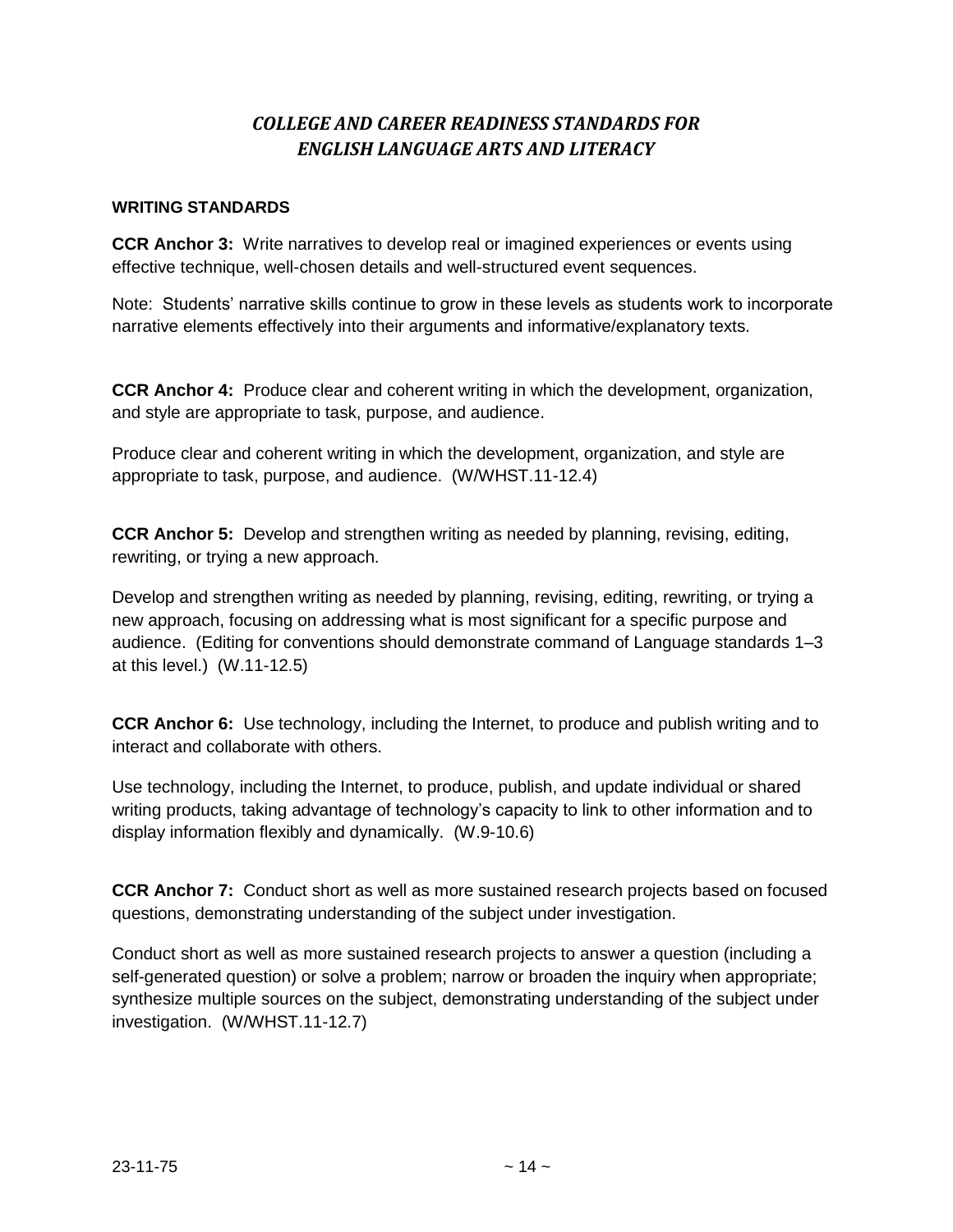#### **WRITING STANDARDS**

**CCR Anchor 8:** Gather relevant information from multiple print and digital sources, assess the credibility and accuracy of each source, and integrate the information while avoiding plagiarism.

Gather relevant information from multiple authoritative print and digital sources, using advanced searches effectively; assess the usefulness of each source in answering the research question; integrate information into the text selectively to maintain the flow of ideas, avoiding plagiarism and following a standard format for citation. (W/WHST.9-10.8)

**CCR Anchor 9:** Draw evidence from literary or informational texts to support analysis, reflection, and research. *(Apply this standard to texts of appropriate complexity as outlined by Standard 10.)* 

Draw evidence from literary or informational texts to support analysis, reflection, and research.

- a. Apply Reading standards from this level to literature (e.g., "Determine the Meaning of words and phrases as they are used in a text, including figurative, connotative, and technical meanings; analyze the cumulative impact of specific word choices on meaning and tone").
- b. Apply Reading standards from this level to literary nonfiction (e.g., "Integrate quantitative or technical analysis with qualitative analysis in print or digital text"). (W/WHST.11-12.9)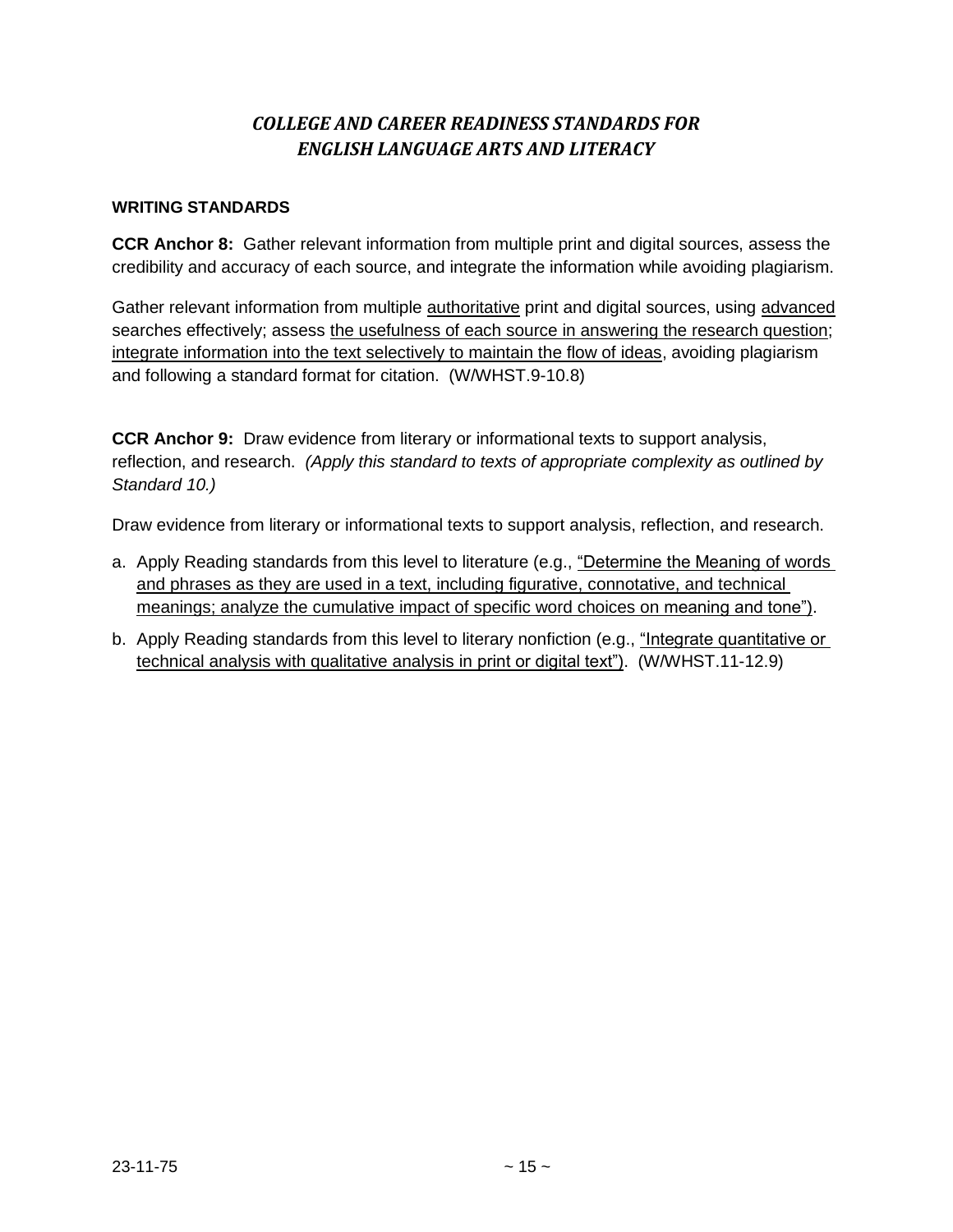#### **SPEAKING AND LISTENING STANDARDS**

*Including, but not limited to, skills necessary for formal presentations, the Speaking and Listening Standards require students to develop a range of broadly useful oral communication and interpersonal skills. The standards ask students to learn to work together, express and listen carefully to ideas, integrate information from oral, visual, quantitative, and media sources, evaluate what they hear, use media and visual displays strategically to help achieve communicative purposes, and adapt speech to context and task.<sup>7</sup>*

#### **Speaking and Listening Strand**

Key: The citation at the end of each standard in the following chart identifies the CCSS strand, grade, and number (or standard number and letter, where applicable).

For example, SL.K.2 stands for Speaking and Listening, Grade K, Standard 2.

SL: Speaking and Listening

**CCR Anchor 1:** Prepare for and participate effectively in a range of conversations and collaborations with diverse partners, building on others' ideas and expressing their own clearly and persuasively.

Initiate and participate effectively in a range of collaborative discussions (one-on-one, in groups, and teacher-led) with diverse partners, building on others' ideas and expressing their own clearly and persuasively.

- a. Come to discussions prepared, having read and researched material under study; explicitly draw on that preparation by referring to evidence from texts and other research on the topic or issue to stimulate a thoughtful, well-reasoned exchange of ideas.
- b. Work with peers to set rules for collegial discussions and decision-making (e.g., informal consensus, taking votes on key issues, presentation of alternate views), clear goals and deadlines, and individual roles as needed.
- c. Propel conversations by posing and responding to questions that relate the current discussion to broader themes or larger ideas; actively incorporate others into the discussion and clarify, verify, or challenge ideas and conclusions.
- d. Respond thoughtfully to diverse perspectives, summarize points of agreement and disagreement, and, when warranted, qualify or justify their own views and understanding and make new connections in light of the evidence and reasoning presented. (SL.9-10.1)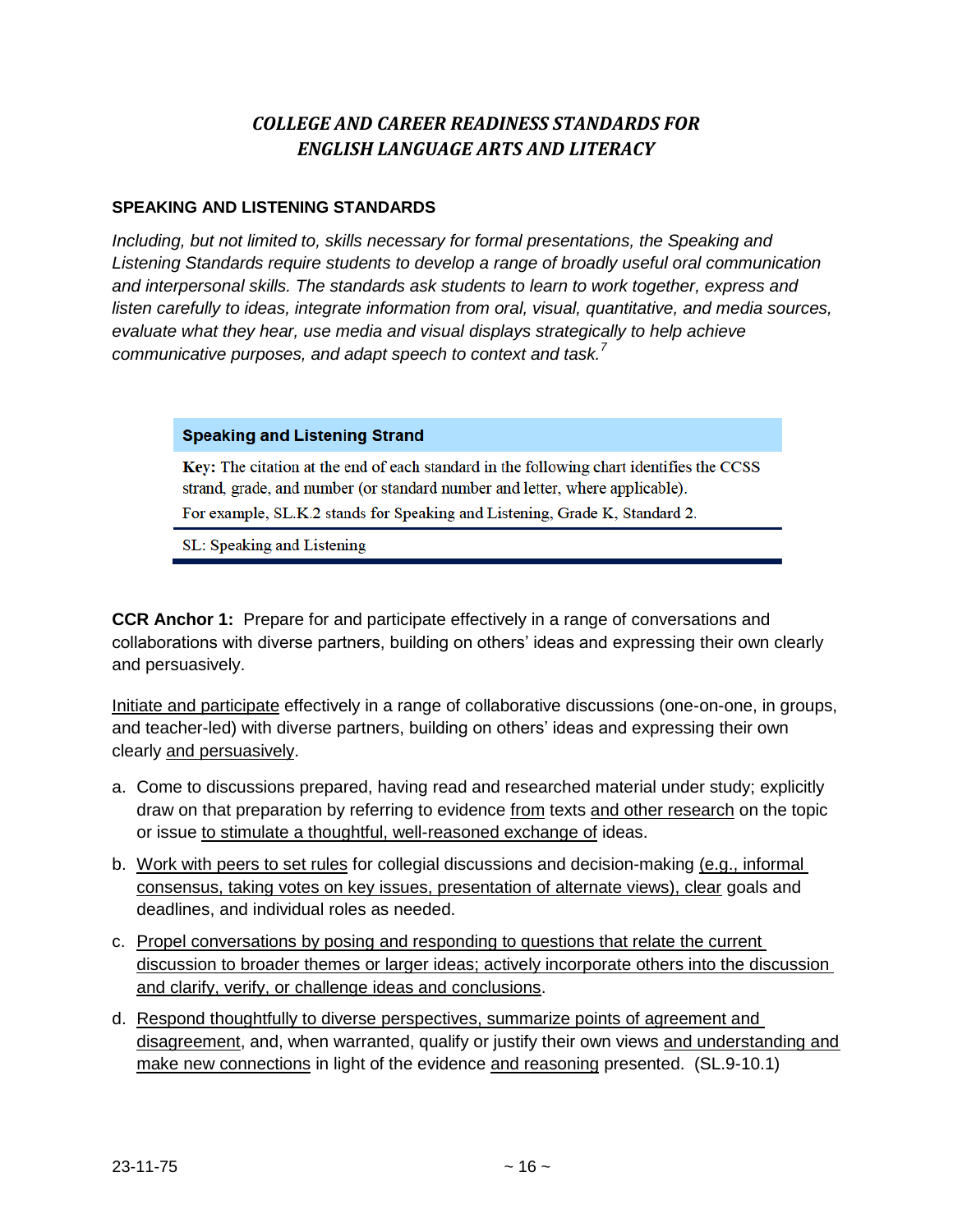#### **SPEAKING AND LISTENING STANDARDS**

**CCR Anchor 2:** Integrate and evaluate information presented in diverse media and formats, including visually, quantitatively, and orally.

Integrate multiple sources of information presented in diverse formats and media (e.g., visually, quantitatively, orally) in order to make informed decisions and solve problems, evaluating the credibility and accuracy of each source and noting any discrepancies among the data. (SL.11-12.2)

**CCR Anchor 3:** Evaluate a speaker's point of view, reasoning, and use of evidence and rhetoric.

Evaluate a speaker's point of view, reasoning, and use of evidence and rhetoric, assessing the stance, premises, links among ideas, word choice, points of emphasis, and tone used. (SL.11-12.3)

**CCR Anchor 4:** Present information, findings, and supporting evidence such that listeners can follow the line of reasoning and the organization, development, and style are appropriate to task, purpose, and audience.

Present information, findings, and supporting evidence clearly, concisely, and logically such that listeners can follow the line of reasoning and the organization, development, substance, and style are appropriate to purpose, audience, and task. (SL.9-10.4)

**CCR Anchor 5:** Make strategic use of digital media and visual displays of data to express information and enhance understanding of presentations.

Make strategic use of digital media (e.g., textual, graphical, audio, visual, and interactive elements) in presentations to enhance understanding of findings, reasoning, and evidence and to add interest. (SL.11-12.5)

**CCR Anchor 6:** Adapt speech to a variety of contexts and communicative tasks, demonstrating command of formal English when indicated or appropriate.

Adapt speech to a variety of contexts and tasks, demonstrating a command of formal English when indicated or appropriate. (See Language Standards 1 and 3 for specific expectations.) (SL.11-12.6)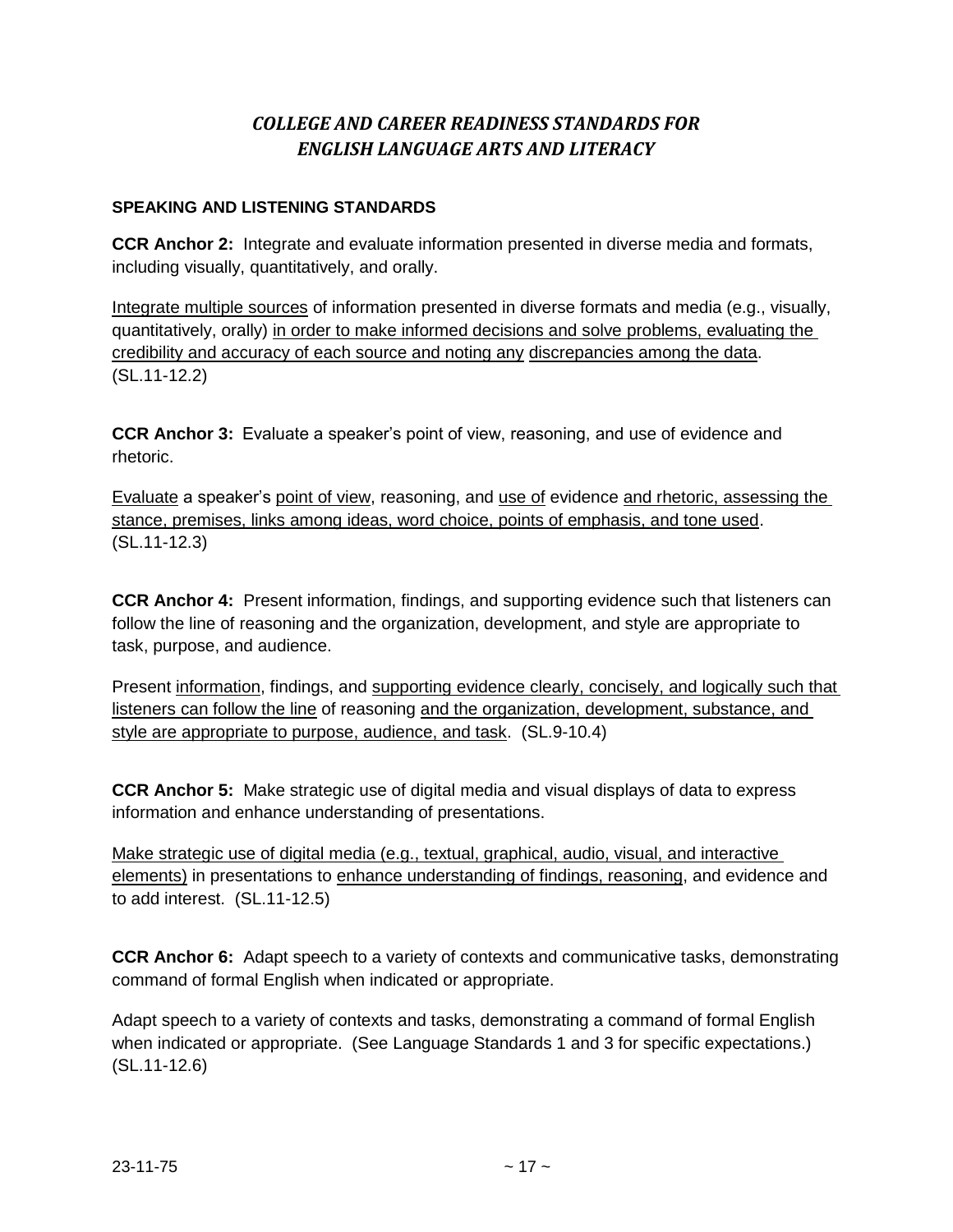#### **LANGUAGE STANDARDS**

*The Language Standards include the essential "rules" of standard written and spoken English, but they also approach language as a matter of craft and informed choice among alternatives. The vocabulary standards focus on understanding words and phrases and their nuances and relationships, and on acquiring new vocabulary, particularly general academic and domainspecific words and phrases. Students advancing through the levels are expected to meet each level's specific standards and retain or further develop skills and understanding mastered in preceding levels.<sup>9</sup>*

#### **Language Strand**

Key: The citation at the end of each standard in the following chart identifies the CCSS strand, grade, and number (or standard number and letter, where applicable).

For example, L.9-10.1 stands for Language, Grade 9-10, Standard 1.

L: Language

**CCR Anchor 1:** Demonstrate command of the conventions of standard English grammar and usage when writing or speaking.

Demonstrate command of the conventions of standard English grammar and usage when writing or speaking.

- a. Use parallel structure.
- b. Use various types of phrases (noun, verb, adjectival, adverbial, participial, prepositional, absolute) and clauses (independent, dependent; noun, relative, adverbial) to convey specific meanings and add variety and interest to writing or presentations. (L.9-10.1)

**CCR Anchor 2:** Demonstrate command of the conventions of standard English capitalization, punctuation, and spelling when writing.

- a. Use a semicolon (and perhaps a conjunctive adverb) to link two or more closely related independent clauses.
- b. Use a colon to introduce a list or quotation.
- c. Spell correctly. (L.9-10.2)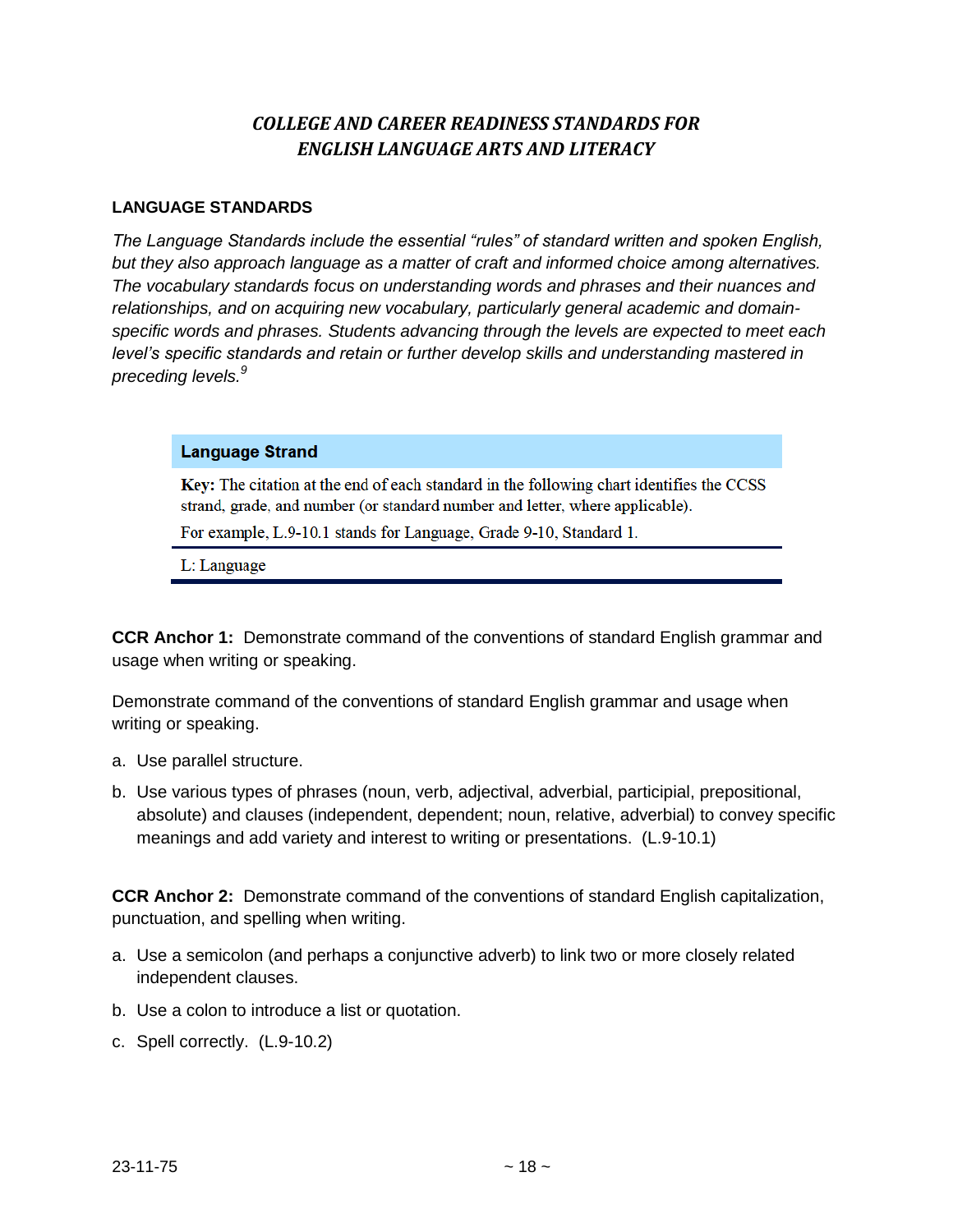#### **LANGUAGE STANDARDS**

**CCR Anchor 3:** Apply knowledge of language to understand how language functions in different contexts, to make effective choices for meaning or style, and to comprehend more fully when reading or listening.

**CCR Anchor 4:** Determine or clarify the meaning of unknown and multiple-meaning words and phrases by using context clues, analyzing meaningful word parts, and consulting general and specialized reference materials, as appropriate.

Determine or clarify the meaning of unknown and multiple-meaning words and phrases, choosing flexibly from a range of strategies.

- a. Use context (e.g., the overall meaning of a sentence, paragraph, or text; a word's position or function in a sentence) as a clue to the meaning of a word or phrase.
- b. Identify and correctly use patterns of word changes that indicate different meanings or parts of speech (e.g., conceive, conception, conceivable).
- c. Consult general and specialized reference materials (e.g., dictionaries, glossaries, thesauruses), both print and digital, to find the pronunciation of a word or determine or clarify its precise meaning, its part of speech, or its etymology or its standard usage.
- d. Verify the preliminary determination of the meaning of a word or phrase (e.g., by checking the inferred meaning in context or in a dictionary). (L.11-12.4)

**CCR Anchor 5:** Demonstrate understanding of figurative language, word relationships, and nuances in word meanings.

**CCR Anchor 6:** Acquire and use accurately a range of general academic and domain-specific words and phrases sufficient for reading, writing, speaking, and listening at the college and career readiness level; demonstrate independence in gathering vocabulary knowledge when encountering a word or phrase important to comprehension or expression.

Acquire and use accurately general academic and domain-specific words and phrases, sufficient for reading, writing, speaking, and listening at the college and career readiness level; demonstrate independence in gathering vocabulary knowledge when considering a word or phrase important to comprehension or expression. (L.11-12.6)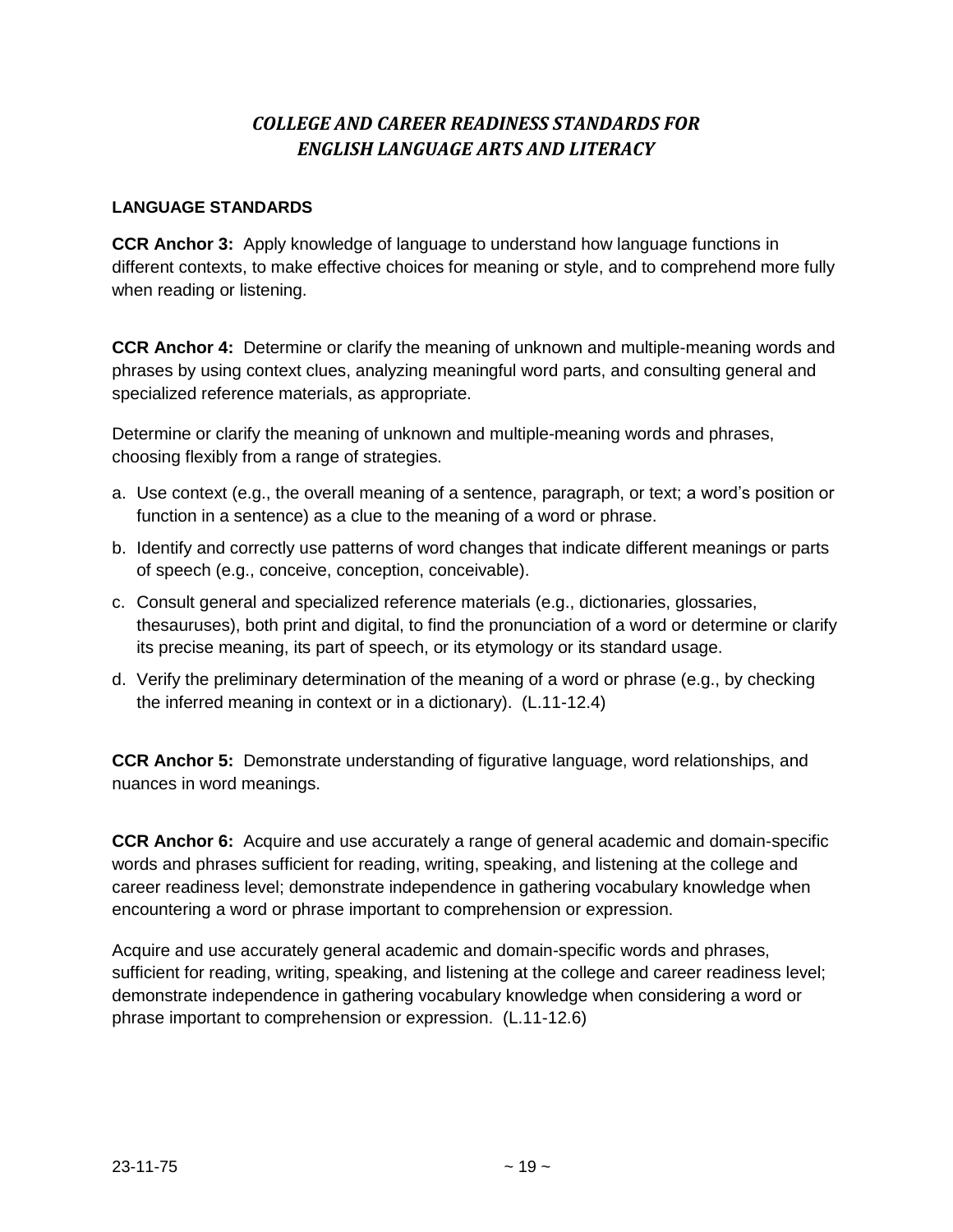## *CALIFORNIA CONTENT STANDARDS for LANGUAGE ARTS*

#### **READING**

#### **1.0 Word Analysis, Fluency, and Systematic VocabularyDevelopment**

Students apply their knowledge of word origins to determine the meaning of new words encountered in reading materials and use those words accurately.

#### *Vocabulary and Concept Development*

- **1.1** Identify and use the literal and figurative meanings of words and understand word derivations.
- **1.2** Distinguish between the denotative and connotative meanings of words and interpret the connotative power of words.
- **1.3** Identify Greek, Roman, and Norse mythology and use the knowledge to understand the origin and meaning of new words (e.g., the word *narcissistic* drawn from the myth of Narcissus and Echo).

#### **2.0 Reading Comprehension (Focus on Informational Materials**)

Students read and understand grade-level-appropriate material. They analyze the organizational patterns, arguments, and positions advanced. The selections in *Recommended Literature, Grades Nine Through Twelve* (1990) illustrate the quality and complexity of the materials to be read by students. In addition, by grade twelve, students read two million words annually on their own, including a wide variety of classic and contemporary literature, magazines, newspapers, and online information. In grades nine and ten, students make substantial progress toward this goal.

#### *Structural Features of Informational Materials*

- **2.0** Analyze the structure and format of functional workplace documents, including the graphics and headers, and explain how authors use the features to achieve their purposes.
- **2.1** Prepare a bibliography of reference materials for a report using a variety of consumer, workplace, and public documents.

#### *Comprehension and Analysis of Grade-Level-Appropriate Text*

- **2.2** Generate relevant questions about readings on issues that can be researched.
- **2.3** Synthesize the content from several sources or works by a single author dealing with a single issue; paraphrase the ideas and connect them to other sources and related topics to demonstrate comprehension.
- **2.4** Extend ideas presented in primary or secondary sources through original analysis, evaluation, and elaboration.
- **2.5** Demonstrate use of sophisticated learning tools by following technical directions (e.g., those found with graphic calculators and specialized software programs and in access guides to World Wide Web sites on the Internet).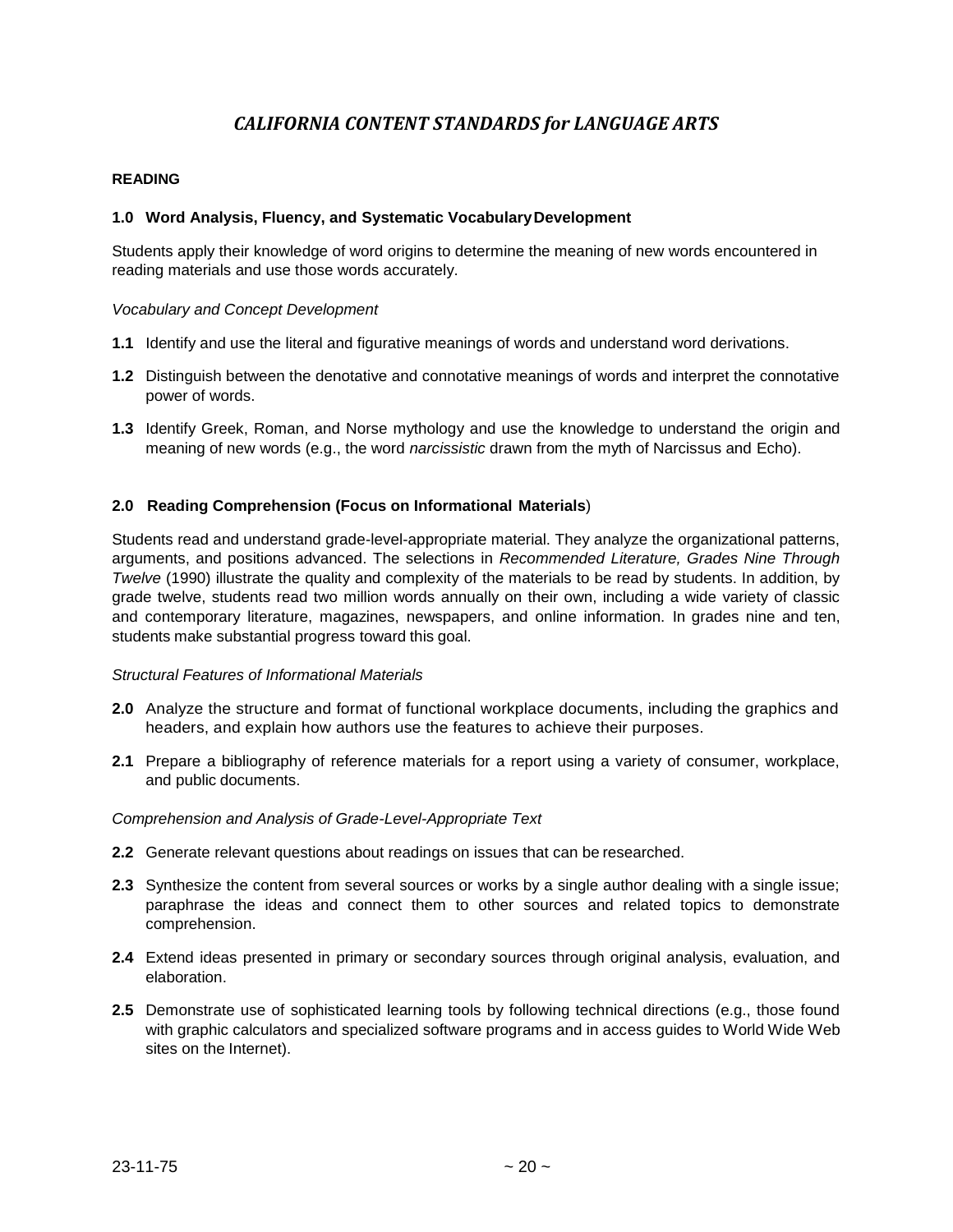#### *Expository Critique*

- **2.6** Critique the logic of functional documents by examining the sequence of information and procedures in anticipation of possible reader misunderstandings.
- **2.7** Evaluate the credibility of an author's argument or defense of a claim by critiquing the relationship between generalizations and evidence, the comprehensiveness of evidence, and the way in which the author's intent affects the structure and tone of the text (e.g., in professional journals, editorials, political speeches, and primary source material).

#### **3.0 Literary Response and Analysis**

Students read and respond to historically or culturally significant works of literature that reflect and enhance their studies of history and social science. They conduct in-depth analyses of recurrent patterns and themes. The selections in *Recommended Literature, Grades Nine Through Twelve* illustrate the quality and complexity of the materials to be read by students.

#### *Structural Features of Literature*

- **3.1** Articulate the relationship between the expressed purposes and the characteristics of different forms of dramatic literature (e.g., comedy, tragedy, drama, dramatic monologue).
- **3.2** Compare and contrast the presentation of a similar theme or topic across genres to explain how the selection of genre shapes the theme or topic.

#### *Narrative Analysis of Grade-Level-Appropriate Text*

- **3.3** Analyze interactions between main and subordinate characters in a literary text (e.g., internal and external conflicts, motivations, relationships, influences) and explain the way those interactions affect the plot.
- **3.4** Determine characters' traits by what the characters say about themselves in narration, dialogue, dramatic monologue, and soliloquy.
- **3.5** Compare works that express a universal theme and provide evidence to support the ideas expressed in each work.
- **3.6** Analyze and trace an author's development of time and sequence, including the use of complex literary devices (e.g., foreshadowing, flashbacks).
- **3.7** Recognize and understand the significance of various literary devices, including figurative language, imagery, allegory, and symbolism, and explain their appeal.
- **3.8** Interpret and evaluate the impact of ambiguities, subtleties, contradictions, ironies, and incongruities in a text.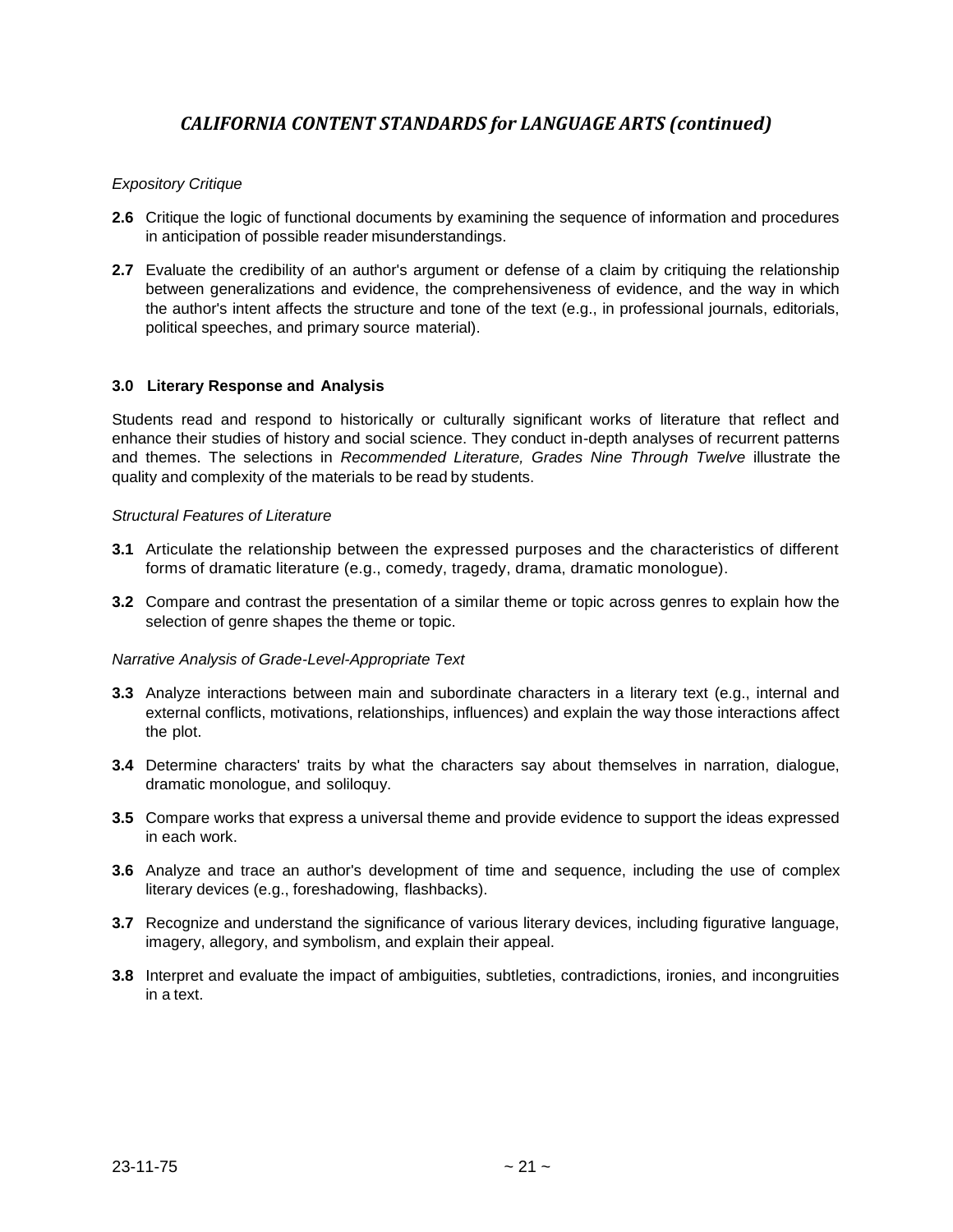- **3.9** Explain how voice, persona, and the choice of a narrator affect characterization and the tone, plot, and credibility of a text.
- **3.10** Identify and describe the function of dialogue, scene designs, soliloquies, asides, and character foils in dramatic literature.

#### *Literary Criticism*

- **3.11** Evaluate the aesthetic qualities of style, including the impact of diction and figurative language on tone, mood, and theme, using the terminology of literary criticism. (Aesthetic approach)
- **3.12** Analyze the way in which a work of literature is related to the themes and issues of its historical period. (Historical approach)

#### **WRITING**

#### **1.0 Writing Strategies**

Students write coherent and focused essays that convey a well-defined perspective and tightly reasoned argument. The writing demonstrates students' awareness of the audience and purpose. Students progress through the stages of the writing process as needed.

#### *Organization and Focus*

- **1.1** Establish a controlling impression or coherent thesis that conveys a clear and distinctive perspective on the subject and maintain a consistent tone and focus throughout the piece of writing.
- **1.2** Use precise language, action verbs, sensory details, appropriate modifiers, and the active rather than the passive voice.

#### *Research and Technology*

- **1.3** Use clear research questions and suitable research methods (e.g., library, electronic media, personal interview) to elicit and present evidence from primary and secondary sources.
- **1.4** Develop the main ideas within the body of the composition through supporting evidence (e.g., scenarios, commonly held beliefs, hypotheses, and definitions).
- **1.5** Synthesize information from multiple sources and identify complexities and discrepancies in the information and the different perspectives found in each medium (e.g., almanacs, microfiche, news sources, in-depth field studies, speeches, journals, technical documents).
- **1.6** Integrate quotations and citations into a written text while maintaining the flow of ideas.
- **1.7** Use appropriate conventions for documentation in the text, notes, and bibliographies by adhering to those in style manuals (e.g., *Modern Language Association Handbook, The Chicago Manual of Style).*
- **1.8** Design and publish documents by using advanced publishing software and graphic programs.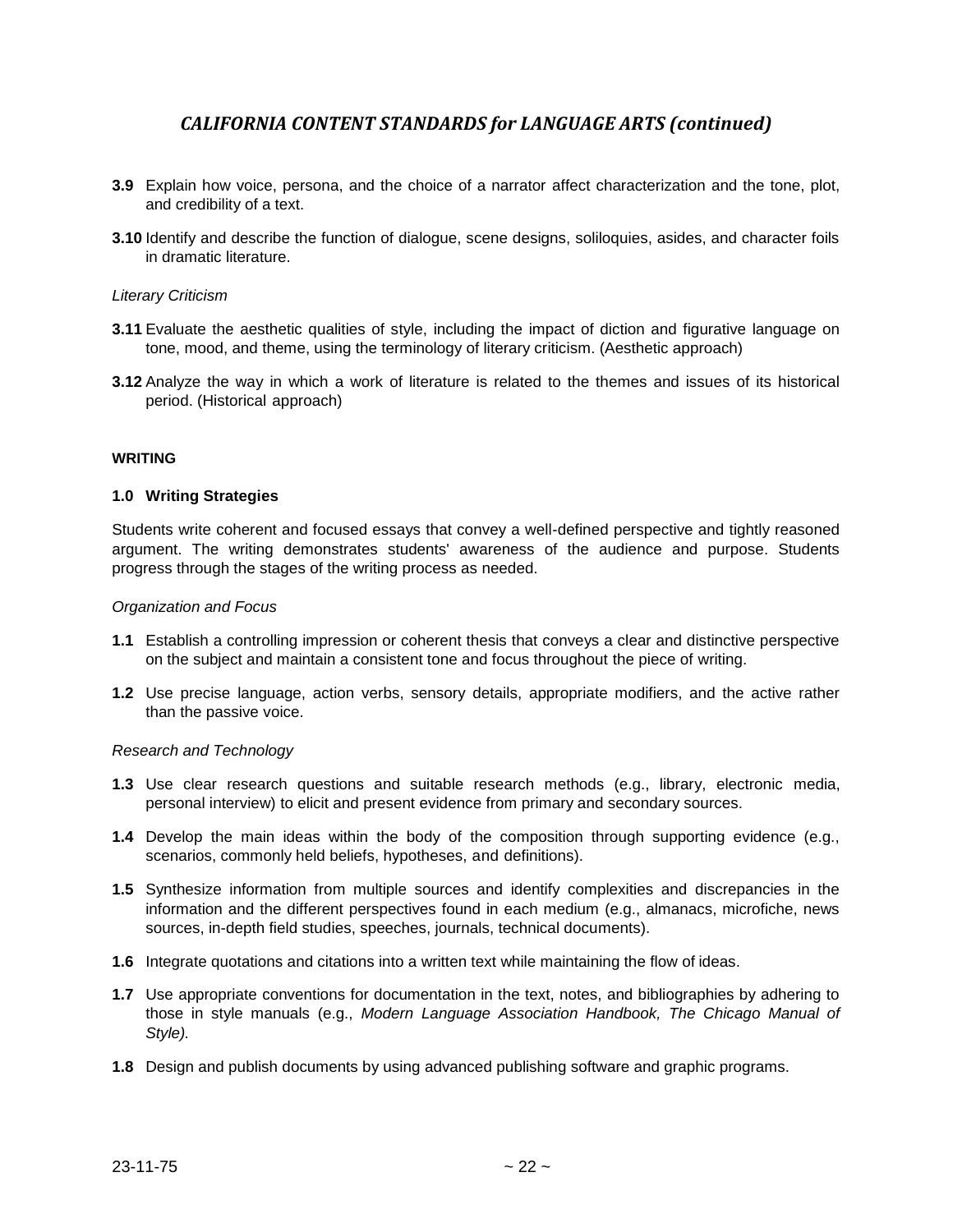#### *Evaluation and Revision*

**1.9** Revise writing to improve the logic and coherence of the organization and controlling perspective, the precision of word choice, and the tone by taking into consideration the audience, purpose, and formality of the context.

#### **2.0 Writing Applications (Genres and Their Characteristics)**

Students combine the rhetorical strategies of narration, exposition, persuasion, and description to produce texts of at least 1,500 words each. Student writing demonstrates a command of standard American English and the research, organizational, and drafting strategies outlined in Writing Standard 1.0.

Using the writing strategies of grades nine and ten outlined in Writing Standard 1.0, students:

**2.1** Write biographical or autobiographical narratives or short stories:

- a. Relate a sequence of events and communicate the significance of the events to the audience.
- b. Locate scenes and incidents in specific places.
- c. Describe with concrete sensory details the sights, sounds, and smells of a scene and the specific actions, movements, gestures, and feelings of the characters; use interior monologue to depict the characters' feelings.
- d. Pace the presentation of actions to accommodate changes in time and mood.
- e. Make effective use of descriptions of appearance, images, shifting perspectives, and sensory details.
- **2.2** Write responses to literature:
	- a. Demonstrate a comprehensive grasp of the significant ideas of literary works.
	- b. Support important ideas and viewpoints through accurate and detailed references to the text or to other works.
	- c. Demonstrate awareness of the author's use of stylistic devices and an appreciation of the effects created.
	- d. Identify and assess the impact of perceived ambiguities, nuances, and complexities within the text.
- **2.3** Write expository compositions, including analytical essays and research reports:
	- a. Marshal evidence in support of a thesis and related claims, including information on all relevant perspectives.
	- b. Convey information and ideas from primary and secondary sources accurately and coherently.
	- c. Make distinctions between the relative value and significance of specific data, facts, and ideas.
	- d. Include visual aids by employing appropriate technology to organize and record information on charts, maps, and graphs.
	- e. Anticipate and address readers' potential misunderstandings, biases, and expectations.
	- f. Use technical terms and notations accurately.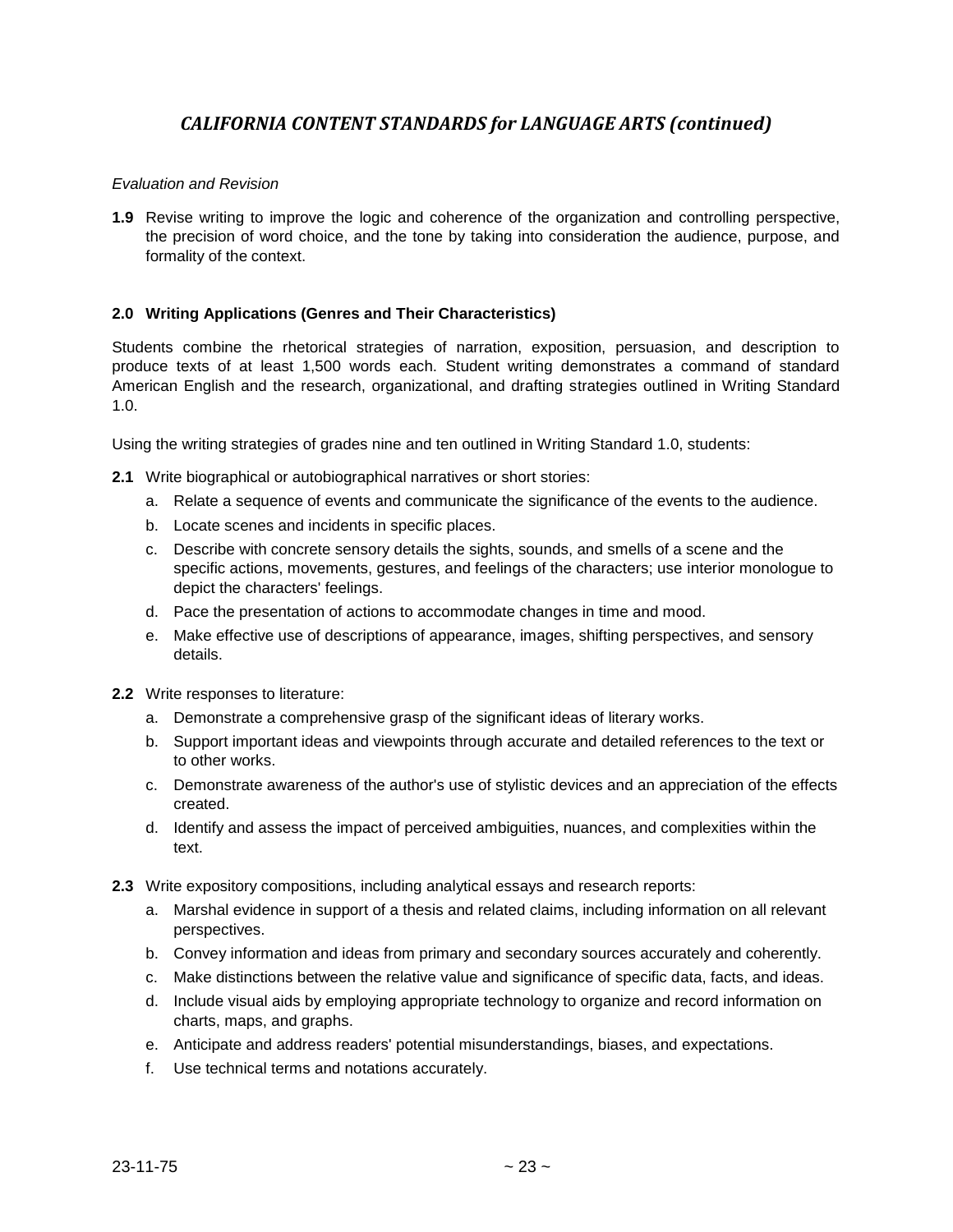- **2.4** Write persuasive compositions:
	- a. Structure ideas and arguments in a sustained and logical fashion.
	- b. Use specific rhetorical devices to support assertions (e.g., appeal to logic through reasoning; appeal to emotion or ethical belief; relate a personal anecdote, case study, or analogy).
	- c. Clarify and defend positions with precise and relevant evidence, including facts, expert opinions, quotations, and expressions of commonly accepted beliefs and logical reasoning.
	- d. Address readers' concerns, counterclaims, biases, and expectations.
- **2.5** Write business letters:
	- a. Provide clear and purposeful information and address the intended audience appropriately.
	- b. Use appropriate vocabulary, tone, and style to take into account the nature of the relationship with, and the knowledge and interests of, the recipients.
	- c. Highlight central ideas or images.
	- d. Follow a conventional style with page formats, fonts, and spacing that contribute to the documents' readability and impact.
- **2.6** Write technical documents (e.g., a manual on rules of behavior for conflict resolution, procedures for conducting a meeting, minutes of a meeting):
	- a. Report information and convey ideas logically and correctly.
	- b. Offer detailed and accurate specifications.
	- c. Include scenarios, definitions, and examples to aid comprehension (e.g., troubleshooting guide).
	- d. Anticipate readers' problems, mistakes, and misunderstandings.

#### **WRITTEN AND ORAL ENGLISH LANGUAGE CONVENTIONS**

The standards for written and oral English language conventions have been placed between those for writing and for listening and speaking because these conventions are essential to both sets of skills.

#### **1.0 Written and Oral English Language Conventions**

Students write and speak with a command of standard English conventions.

#### *Grammar and Mechanics of Writing*

- **1.1** Identify and correctly use clauses (e.g., main and subordinate), phrases (e.g., gerund, infinitive, and participial), and mechanics of punctuation (e.g., semicolons, colons, ellipses, hyphens).
- **1.2** Understand sentence construction (e.g., parallel structure, subordination, proper placement of modifiers) and proper English usage (e.g., consistency of verb tenses).
- **1.3** Demonstrate an understanding of proper English usage and control of grammar, paragraph and sentence structure, diction, and syntax.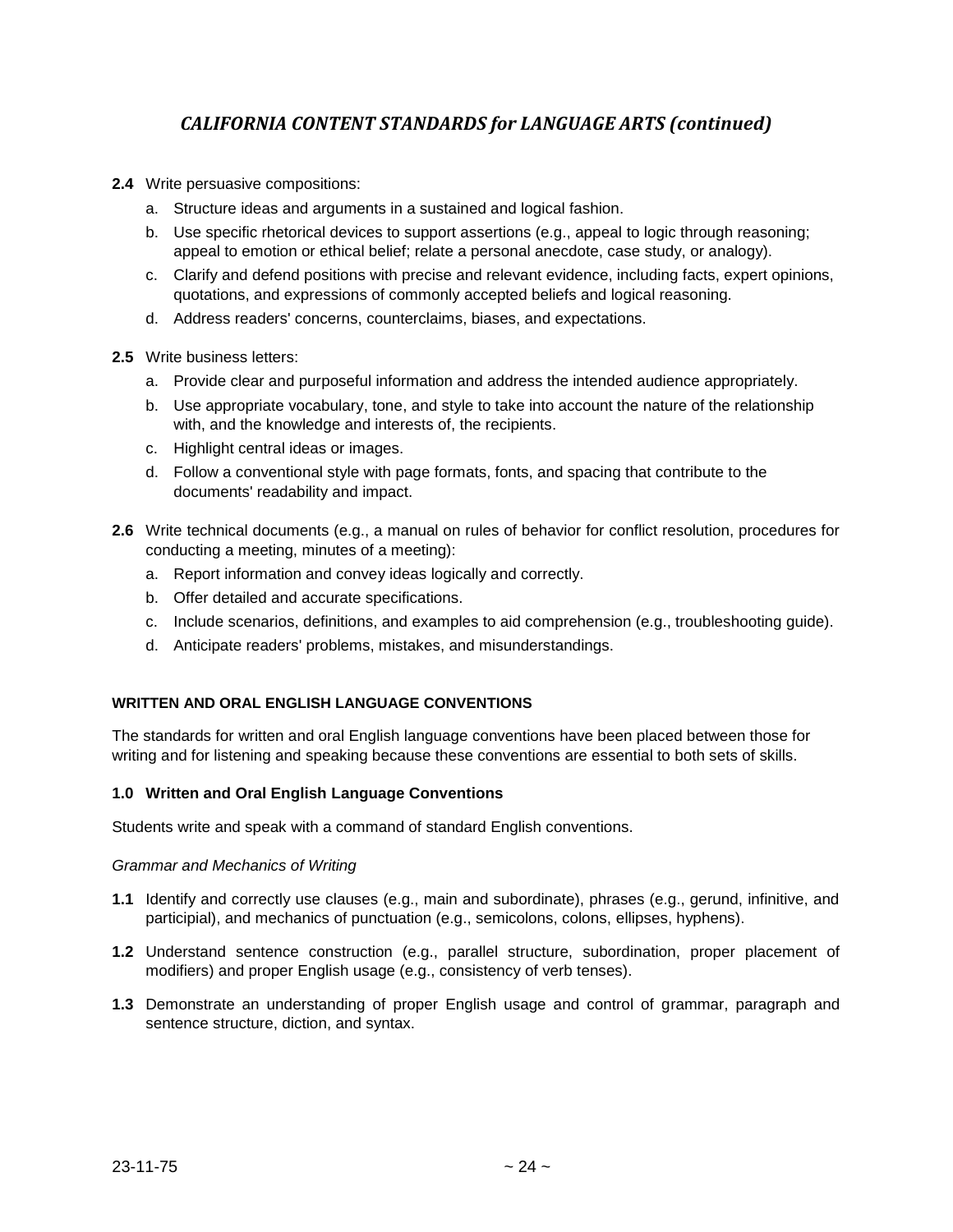#### *Manuscript Form*

- **1.4** Produce legible work that shows accurate spelling and correct use of the conventions of punctuation and capitalization.
- **1.5** Reflect appropriate manuscript requirements, including title page presentation, pagination, spacing and margins, and integration of source and support material (e.g., in- text citation, use of direct quotations, paraphrasing) with appropriate citations.

#### **LISTENING AND SPEAKING**

#### **1.0 Listening and Speaking Strategies**

Students formulate adroit judgments about oral communication. They deliver focused and coherent presentations of their own that convey clear and distinct perspectives and solid reasoning. They use gestures, tone, and vocabulary tailored to the audience and purpose.

#### *Comprehension*

- **1.1** Formulate judgments about the ideas under discussion and support those judgments with convincing evidence.
- **1.2** Compare and contrast the ways in which media genres (e.g., televised news, news magazines, documentaries, and online information) cover the same event.

#### *Organization and Delivery of Oral Communication*

- **1.3** Choose logical patterns of organization (e.g., chronological, topical, cause and effect) to inform and to persuade, by soliciting agreement or action, or to unite audiences behind a common belief or cause.
- **1.4** Choose appropriate techniques for developing the introduction and conclusion (e.g., by using literary quotations, anecdotes, references to authoritative sources).
- **1.5** Recognize and use elements of classical speech forms (e.g., introduction, first and second transitions, body, conclusion) in formulating rational arguments and applying the art of persuasion and debate.
- **1.6** Present and advance a clear thesis statement and choose appropriate types of proof (e.g., statistics, testimony, specific instances) that meet standard tests for evidence, including credibility, validity, and relevance.
- **1.7** Use props, visual aids, graphs, and electronic media to enhance the appeal and accuracy of presentations.
- **1.8** Produce concise notes for extemporaneous delivery.
- **1.9** Analyze the occasion and the interests of the audience and choose effective verbal and nonverbal techniques (e.g., voice, gestures, eye contact) for presentations.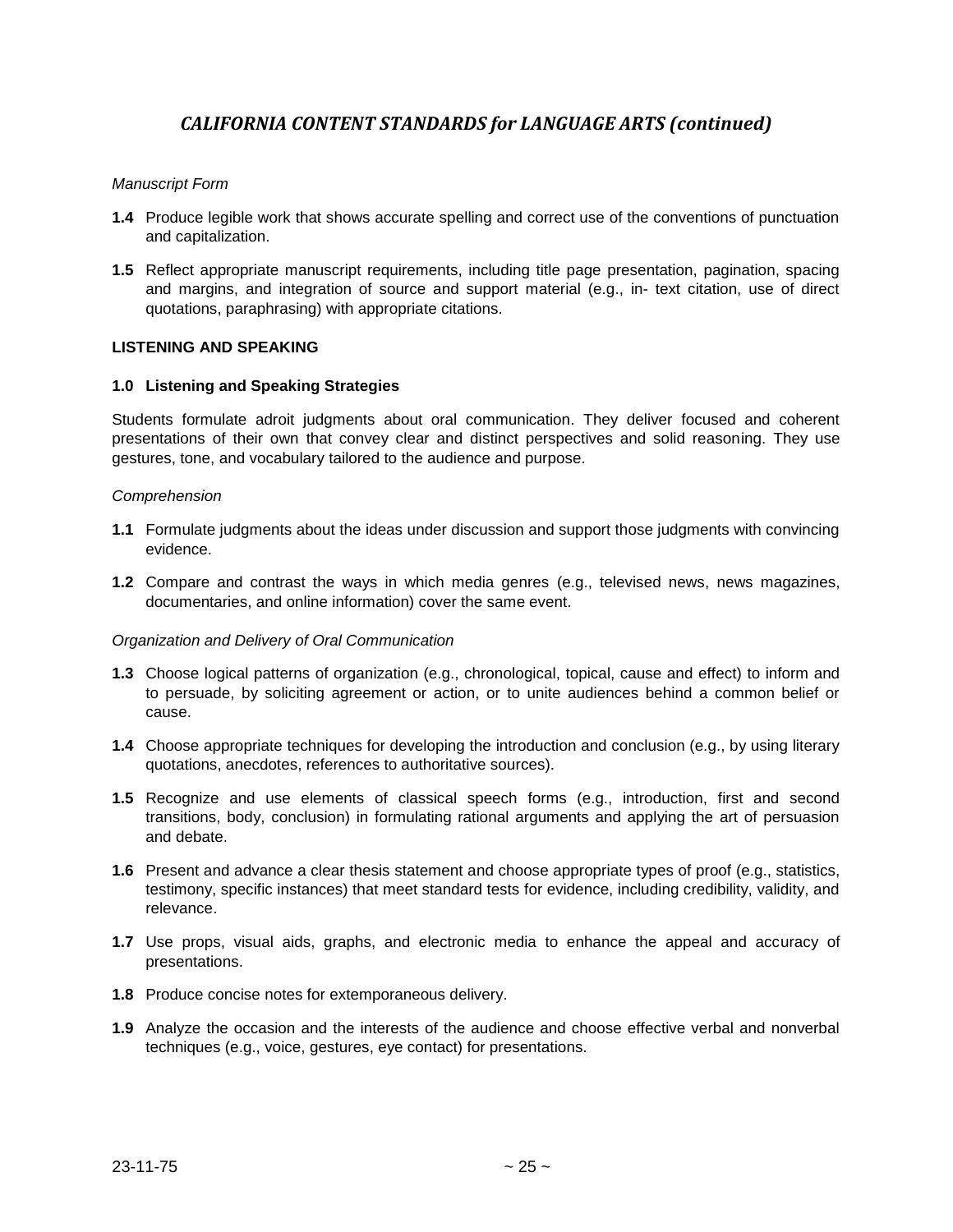#### *Analysis and Evaluation of Oral and Media Communications*

- **1.10** Analyze historically significant speeches (e.g., Abraham Lincoln's "Gettysburg Address," Martin Luther King, Jr.'s "I Have a Dream") to find the rhetorical devices and features that make them memorable.
- **1.11** Assess how language and delivery affect the mood and tone of the oral communication and make an impact on the audience.
- **1.12** Evaluate the clarity, quality, effectiveness, and general coherence of a speaker's important points, arguments, evidence, organization of ideas, delivery, diction, and syntax.
- **1.13** Analyze the types of arguments used by the speaker, including argument by causation, analogy, authority, emotion, and logic.
- **1.14** Identify the aesthetic effects of a media presentation and evaluate the techniques used to create them (e.g., compare Shakespeare's *Henry V* with Kenneth Branagh's 1990 film version).

#### **2.0 Speaking Applications (Genres and Their Characteristics)**

Students deliver polished formal and extemporaneous presentations that combine the traditional rhetorical strategies of narration, exposition, persuasion, and description. Student speaking demonstrates a command of standard American English and the organizational and delivery strategies outlined in Listening and Speaking Standard 1.0. Using the speaking strategies of grades nine and ten outlined in Listening and Speaking Standard 1.0, students:

- **2.1** Deliver narrative presentations:
	- a. Narrate a sequence of events and communicate their significance to the audience.
	- b. Locate scenes and incidents in specific places.
	- c. Describe with concrete sensory details the sights, sounds, and smells of a scene and the specific actions, movements, gestures, and feelings of characters.
	- d. Pace the presentation of actions to accommodate time or mood changes.
- **2.2** Deliver expository presentations:
	- a. Marshal evidence in support of a thesis and related claims, including information on all relevant perspectives.
	- b. Convey information and ideas from primary and secondary sources accurately and coherently.
	- c. Make distinctions between the relative value and significance of specific data, facts, and ideas.
	- d. Include visual aids by employing appropriate technology to organize and display information on charts, maps, and graphs.
	- e. Anticipate and address the listener's potential misunderstandings, biases, and expectations.
	- f. Use technical terms and notations accurately.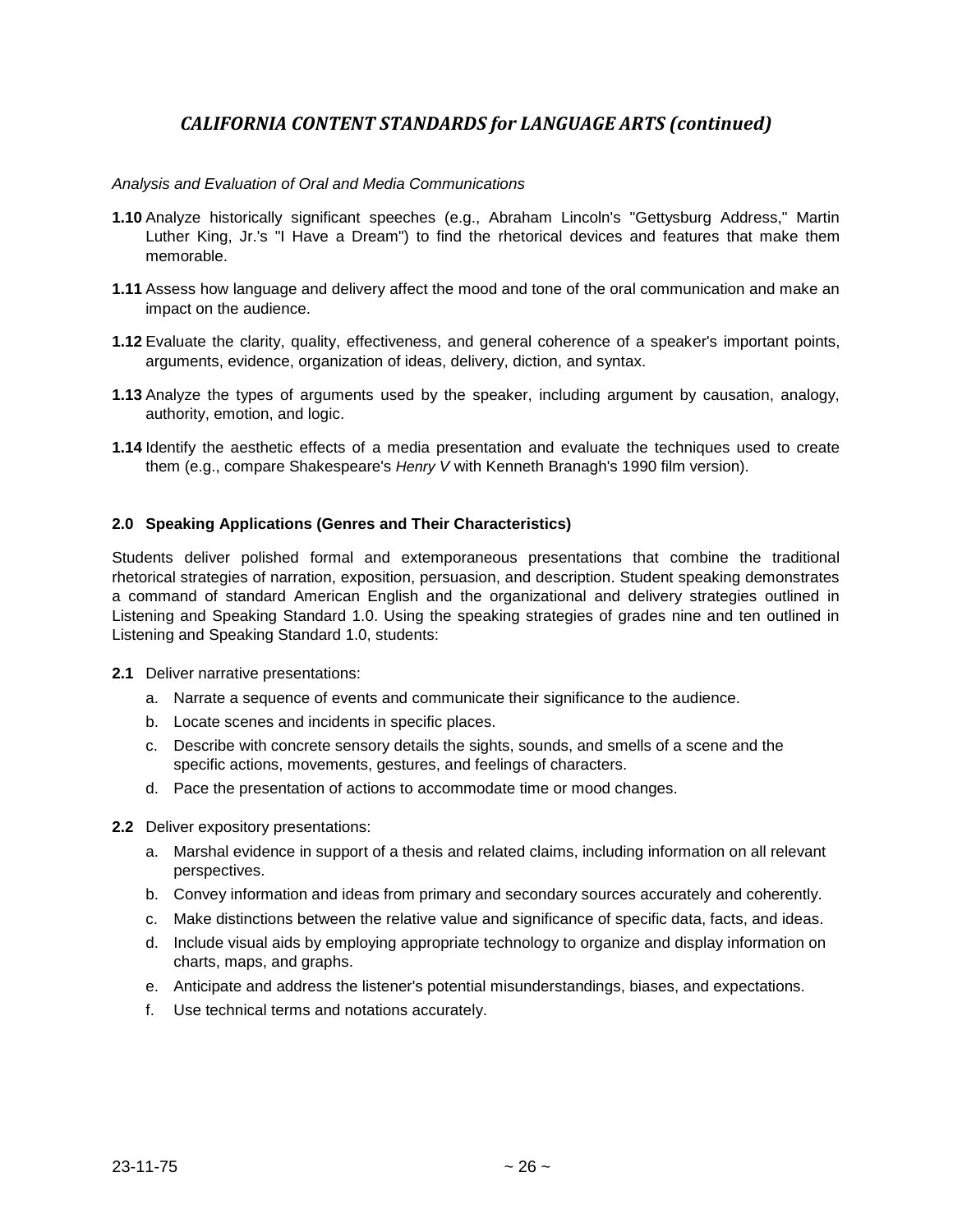- **2.3** Apply appropriate interviewing techniques:
	- a. Prepare and ask relevant questions.
	- b. Make notes of responses.
	- c. Use language that conveys maturity, sensitivity, and respect.
	- d. Respond correctly and effectively to questions.
	- e. Demonstrate knowledge of the subject or organization.
	- f. Compile and report responses.
	- g. Evaluate the effectiveness of the interview.
- **2.4** Deliver oral responses to literature:
	- a. Advance a judgment demonstrating a comprehensive grasp of the significant ideas of works or passages (i.e., make and support warranted assertions about the text).
	- b. Support important ideas and viewpoints through accurate and detailed references to the text or to other works.
	- c. Demonstrate awareness of the author's use of stylistic devices and an appreciation of the effects created.
	- d. Identify and assess the impact of perceived ambiguities, nuances, and complexities within the text.
- **2.5** Deliver persuasive arguments (including evaluation and analysis of problems and solutions and causes and effects):
	- a. Structure ideas and arguments in a coherent, logical fashion.
	- b. Use rhetorical devices to support assertions (e.g., by appeal to logic through reasoning; by appeal to emotion or ethical belief; by use of personal anecdote, case study, or analogy).
	- c. Clarify and defend positions with precise and relevant evidence, including facts, expert opinions, quotations, expressions of commonly accepted beliefs, and logical reasoning.
	- d. Anticipate and address the listener's concerns and counterarguments.
- **2.6** Deliver descriptive presentations:
	- a. Establish clearly the speaker's point of view on the subject of the presentation.
	- b. Establish clearly the speaker's relationship with that subject (e.g., dispassionate observation, personal involvement).
	- c. Use effective, factual descriptions of appearance, concrete images, shifting perspectives and vantage points, and sensory details.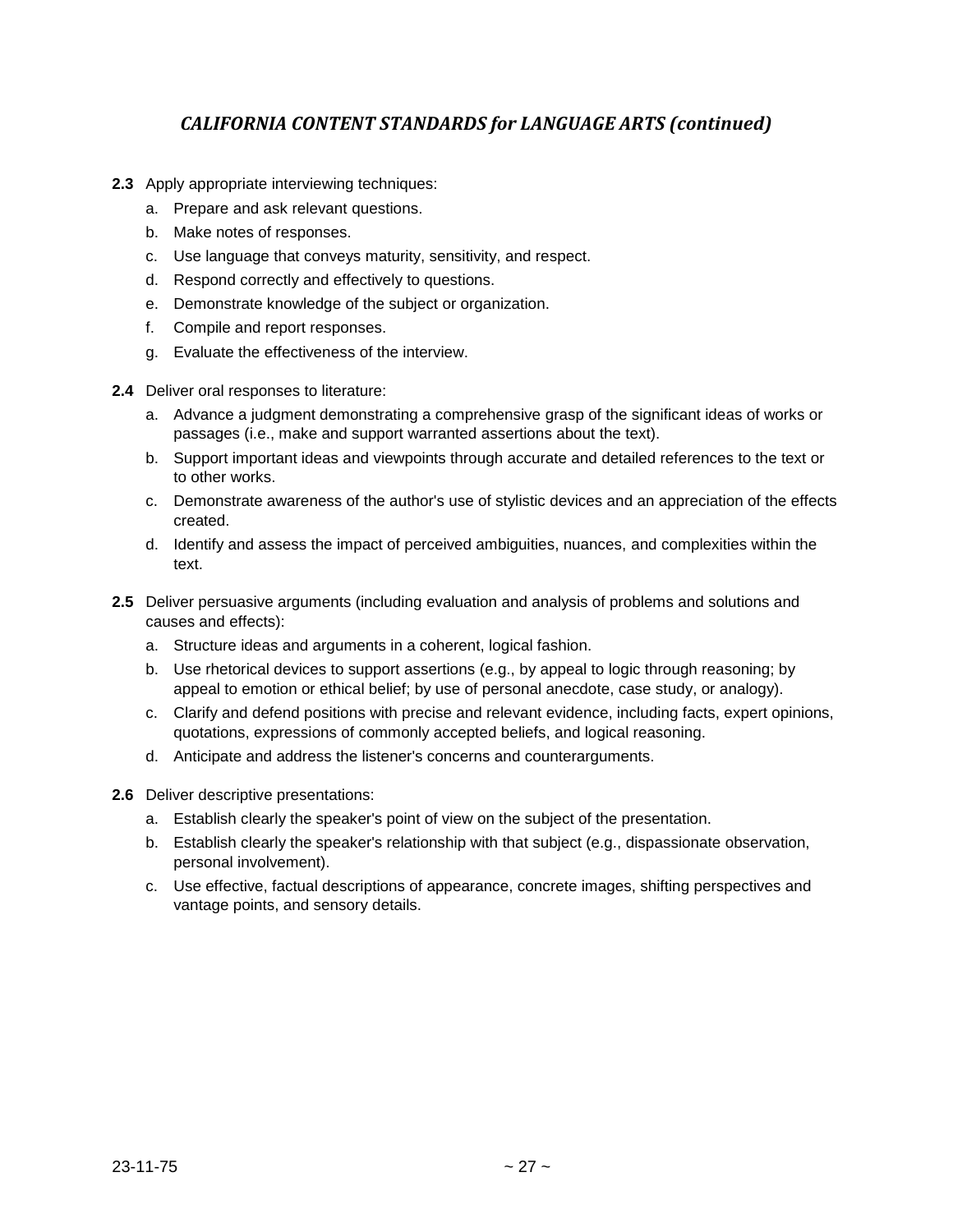# *CBE Competency-Based Education COMPETENCY-BASED COMPONENTS for the English Composition/Contemporary Course*

| <b>COMPETENCY AREAS</b><br><b>AND STATEMENTS</b>                                                                                                                                                                                                                                                                 | <b>MINIMAL COMPETENCIES</b>                                                                                                                                                                                                                                                                                                                                                                                                                                                                                                                           |
|------------------------------------------------------------------------------------------------------------------------------------------------------------------------------------------------------------------------------------------------------------------------------------------------------------------|-------------------------------------------------------------------------------------------------------------------------------------------------------------------------------------------------------------------------------------------------------------------------------------------------------------------------------------------------------------------------------------------------------------------------------------------------------------------------------------------------------------------------------------------------------|
| INTRODUCTION/DIAGNOSTIC<br>А.<br>Understand how personal<br>skill development-including<br>positive attitude, honesty,<br>self-confidence, time<br>management, and other<br>positive traits-contribute to<br>academic success; take<br>reading and language<br>diagnostics to determine<br>areas of remediation. | Demonstrate an understanding of classroom policies and<br>1.<br>procedures.<br>Discuss competency areas and minimal competencies for the<br>2.<br>course.<br>Discuss assignment grading and scoring policy.<br>3.<br>Discuss importance of the following personal skills in the<br>4.<br>classroom/lab environment:<br>positive attitude<br>а.<br>b. self-confidence<br>c. honesty/perseverance<br>self-management/work-ethic<br>d.<br>pride in product/work<br>e.<br>dependability<br>f.<br>Prioritize tasks and meet deadlines.<br>5.               |
| (1 hour)                                                                                                                                                                                                                                                                                                         | Describe the importance of initiative and leadership.<br>6.                                                                                                                                                                                                                                                                                                                                                                                                                                                                                           |
| B. WORD ANALYSIS (R 1.0)<br>Apply knowledge of word<br>origins to understand and<br>use new vocabulary.                                                                                                                                                                                                          | Employ knowledge of Greek, Latin, and Anglo Saxon roots to<br>1.<br>infer the meaning of new vocabulary encountered in a novel, a<br>short story, and a science/technology article. (1.0)<br>Identify and analyze roots upon which key terms in political<br>2.<br>science and history are built. (1.1)<br>Apply knowledge of Greek, Latin, and Anglo Saxon roots to<br>3.<br>infer the meaning of terms in science and technology-related<br>essays and journalism, including an article on the influences of<br>heredity and the environment. (1.2) |
| (2 hours)                                                                                                                                                                                                                                                                                                        | Systematically complete word analogies by identifying<br>4.<br>categories, discerning relatedness, and inferring similar<br>associations. (1.3)                                                                                                                                                                                                                                                                                                                                                                                                       |

 $\mathbf{r}$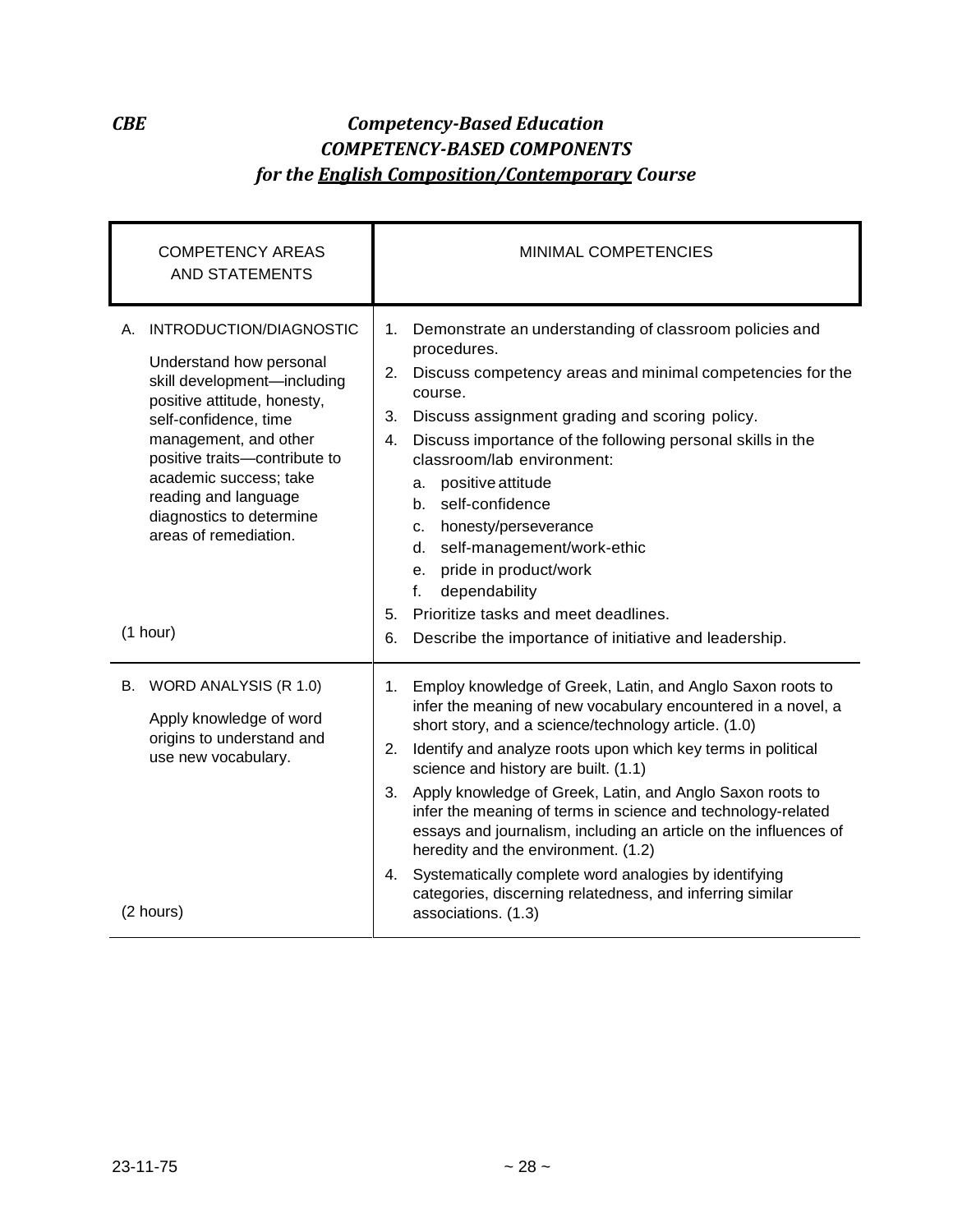| C. READING COMPREHENSION:<br>FOCUS ON INFORMATIONAL<br>MATERIALS (R 2.0)                                               | 1. Demonstrate understanding of the function and format of public<br>documents, including business communications, a consumer<br>web site, a science/technology article, and a commercial ad<br>script. (2.1)                                                                                                                     |
|------------------------------------------------------------------------------------------------------------------------|-----------------------------------------------------------------------------------------------------------------------------------------------------------------------------------------------------------------------------------------------------------------------------------------------------------------------------------|
| Analyze the organizational<br>patterns, arguments, and<br>positions advanced in grade-<br>level-appropriate materials. | 2. Analyze the pattern of organization of a science/technology<br>article and create a sentence outline. (2.2)                                                                                                                                                                                                                    |
|                                                                                                                        | Clarify a point introduced in a class text, such as the value of a<br>3.<br>sum of money relative to inflation, through independent<br>research on a variety of financial and consumer web sites. (2.3)                                                                                                                           |
|                                                                                                                        | 4. Defend a warranted interpretation of a science/technology<br>article by citing evidence from the text. (2.4)                                                                                                                                                                                                                   |
|                                                                                                                        | Analyze a science/technology essay to discern the author's<br>5.<br>implicit assumptions on a point of controversy, such as the<br>nature versus nurture debate. (2.5)                                                                                                                                                            |
| (9 hours)                                                                                                              | Identify logical fallacies, such as appeal to ignorance, appeal to<br>6.<br>pity, bandwagon, broad generalization, circular thinking, either-<br>or thinking, half-truths, oversimplification, slanted language, and<br>testimonials; use these insights to critique the content of a web<br>site or television commercial. (2.6) |
| D. LITERARY RESPONSE AND<br>ANALYSIS (R 3.0)                                                                           | Analyze characteristics of sub-genres in literature, such as<br>1.<br>African American blues and jazz musical styles reflected in the<br>poetry of Langston Hughes. (3.1)                                                                                                                                                         |
| Read, analyze, and respond<br>to historically or culturally<br>significant works of literature.                        | Identify and discuss the author's commentary about love,<br>2.<br>identity, dreams, values, and prejudice in a play, a novel, and a<br>short story, and cite supporting evidence from the text. (3.2)                                                                                                                             |
|                                                                                                                        | In an interactive reading journal, reflect on tone, mood, and<br>3.<br>irony in a drama, a short story, a poem, and a novel. (3.3)                                                                                                                                                                                                |
|                                                                                                                        | 4. Read a selection of a poet's work; discuss and compare the<br>meaning and impact of the writer's images. (3.4)                                                                                                                                                                                                                 |
|                                                                                                                        | 5. Evaluate the significance of a social and historical milieu to an<br>author's work, such as Langston Hughes' relationship to the<br>Harlem Renaissance. (3.5)                                                                                                                                                                  |
|                                                                                                                        | Identify and explain an author's use of a mythical archetype,<br>6.<br>such as Lorraine Hansberry's reference to Prometheus in "A<br>Raisin in the Sun." (3.6)                                                                                                                                                                    |
|                                                                                                                        | 7. Relate a novel, a play, and a work of poetry to the themes and<br>issues of their historical context. (3.7)                                                                                                                                                                                                                    |
| (9 hours)                                                                                                              | 8. Analyze and reflect on the consistency of political and<br>philosophical themes in a selection of literary works, such as<br>Hughes' poetry and Hansberry's drama. (3.8, 3.9)                                                                                                                                                  |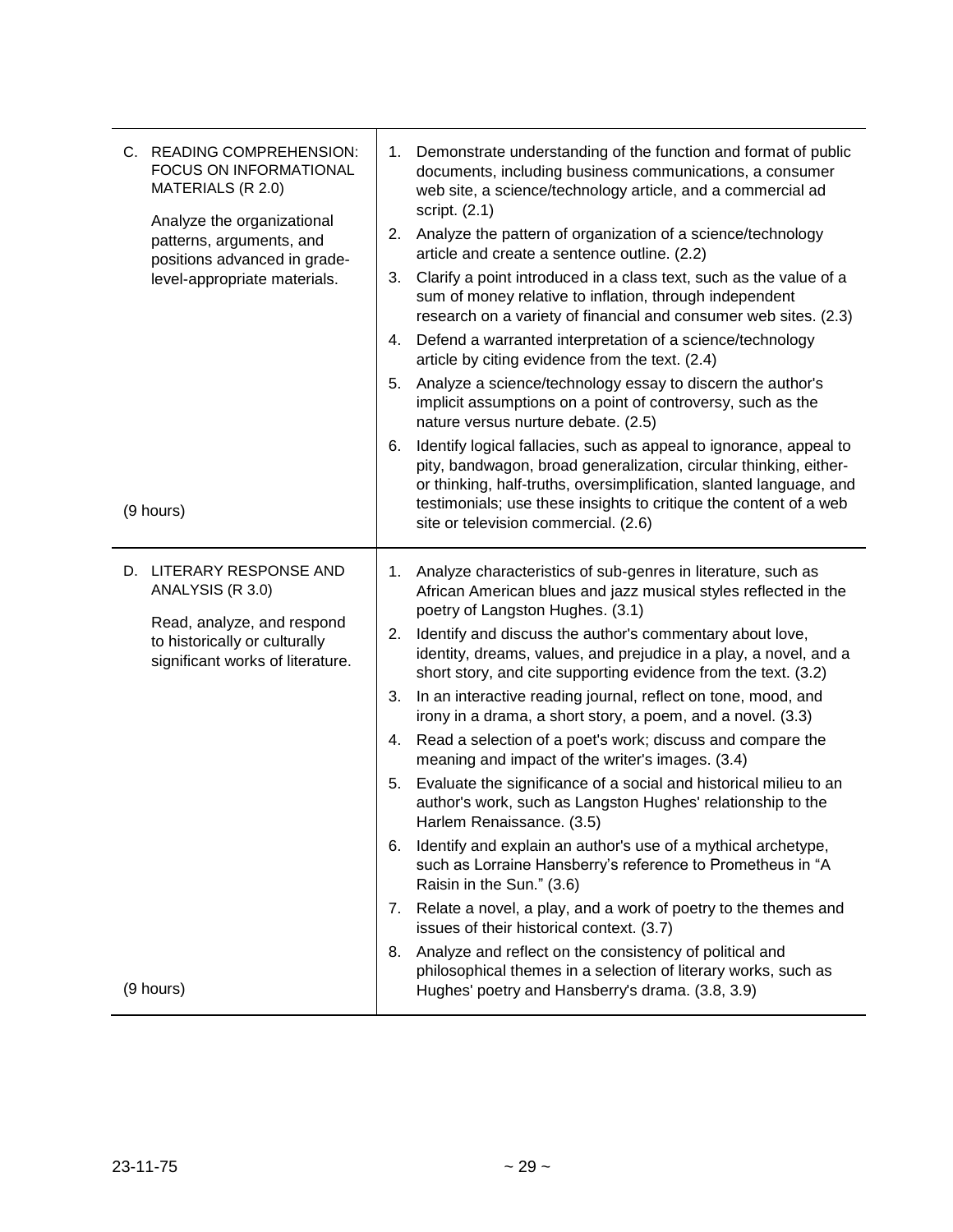| E. WRITING STRATEGIES<br>(W 1.0)                                                    | Demonstrate awareness of audience, purpose, and the writing<br>1.<br>process. $(1.1)$                                                                                                          |
|-------------------------------------------------------------------------------------|------------------------------------------------------------------------------------------------------------------------------------------------------------------------------------------------|
| Use the writing process to<br>produce clear, coherent,<br>and focused compositions. | Use precise language, action verbs, details, and examples to<br>2.<br>create narrative, expository, persuasive, and descriptive<br>compositions with a distinct style and point of view. (1.2) |
|                                                                                     | Discuss, draft, and refine clear and stimulating topic sentences<br>3.<br>and thesis statements. (1.3)                                                                                         |
|                                                                                     | 4. Use a variety of prewriting techniques to generate and develop a<br>strong thesis, persuasive supporting material, and an effective<br>structure. (1.3)                                     |
|                                                                                     | Support topic sentences and thesis statements with precise<br>5.<br>data, concrete details, relevant examples, and intriguing<br>anecdotes. (1.3)                                              |
|                                                                                     | Develop the main ideas in paragraphs and essays through the<br>6.<br>use of parallelism, vivid imagery, and repetition. (1.4)                                                                  |
|                                                                                     | Connect the ideas in paragraphs and essays through the skilled<br>7.<br>use of transitions. (1.5)                                                                                              |
|                                                                                     | Employ language adeptly and naturally for a distinct voice and<br>8.<br>tone. (1.5)                                                                                                            |
|                                                                                     | Enhance a media presentation or a position paper by clearly<br>9.<br>formulating a research question and employing an effective<br>research strategy. (1.6)                                    |
|                                                                                     | 10. Use systematic strategies to organize and record information,<br>such as creating a sentence outline of a science/technology text<br>or a flow chart to represent a process. (1.7)         |
|                                                                                     | 11. Use a rubric to guide the planning, drafting, and revising of an<br>essay to achieve precise word choice, appropriate tone, and an<br>individual voice. (1.9)                              |
|                                                                                     | 12. Work with a peer editing group to revise writing for improved<br>sentence variety and style. (1.9)                                                                                         |
|                                                                                     | 13. Employ an editing checklist in individual and group evaluations<br>to revise writing for a better sense of audience, purpose, and<br>genre. (1.9)                                          |
| (6 hours)                                                                           | 14. Consider, evaluate, respond to, and when appropriate,<br>incorporate corrections and suggestions offered by peer editors<br>and the instructor to revise and refine writing. (1.9)         |
| Е.<br><b>WRITTEN AND ORAL</b><br><b>LANGUAGE CONVENTIONS</b><br>(WOE 1.0)           | Recognize and apply standard proofreading symbols to<br>1.<br>proofread and edit essays for errors in punctuation, usage,<br>spelling, modification, and sentence structure. (1.1)             |
| Write and speak with a<br>command of standard<br>English conventions.               | Identify and correct sentence fragments, run-on sentences,<br>2.<br>and comma splices in a text. (1.1)                                                                                         |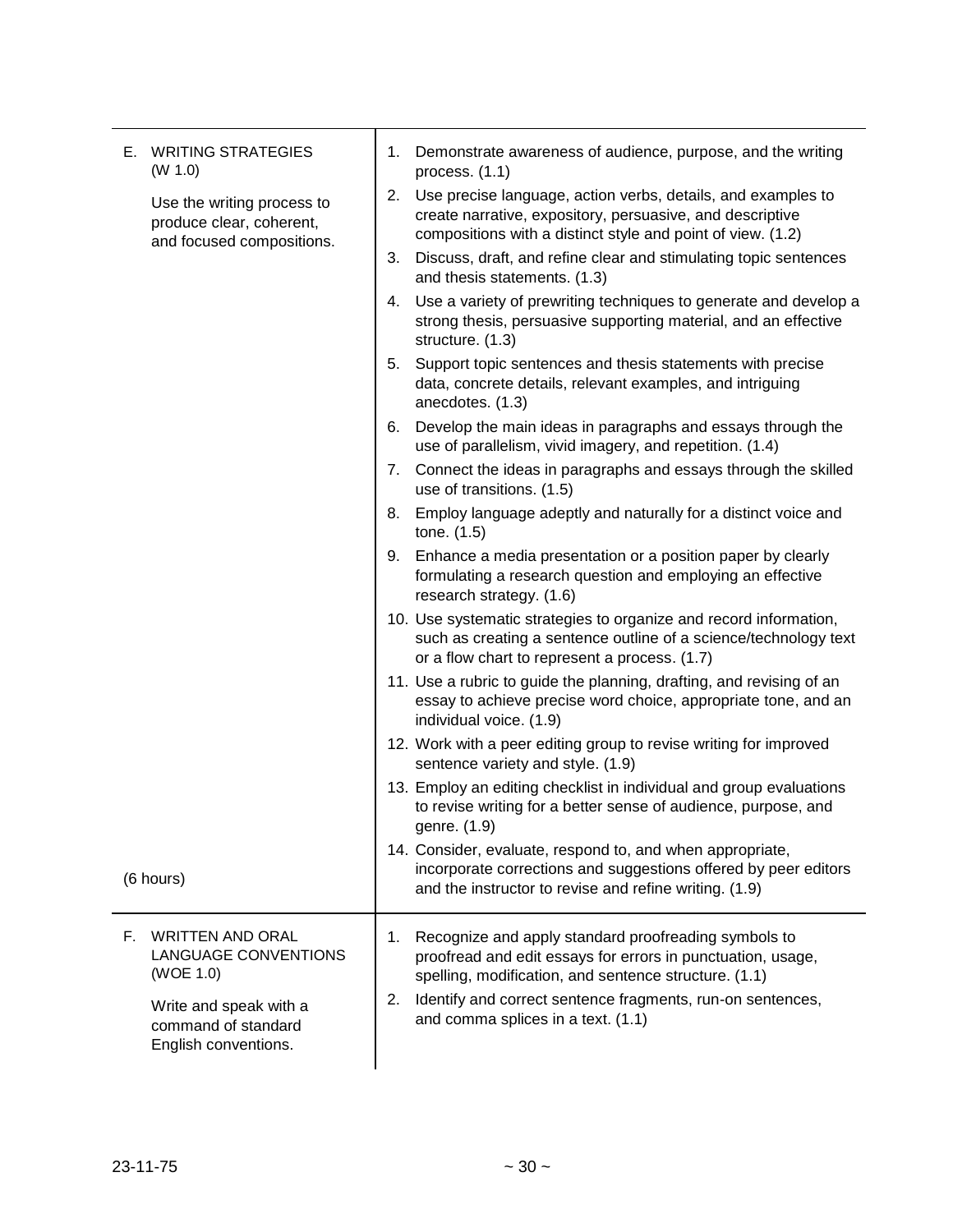| (4 hours)                                                                                                                                              | Write and revise business letters, multimedia scripts, essays,<br>3.<br>and personal narratives, demonstrating a skilled grasp of<br>punctuation, spelling, sentence structure, and manuscript<br>conventions. (1.2)<br>Prepare and present oral and multimedia presentations<br>4.<br>demonstrating a command of written and oral English<br>conventions. (1.3)<br>Employ a word processing program to enhance the drafting,<br>5.<br>revision, and appropriate formatting of essays and business<br>letters. $(1.3)$<br>Effectively use a writer's handbook to check and correct errors<br>6.<br>in usage, punctuation, grammar, and manuscript form. (1.3)                                                                                                                                                                                                                                                                                                                                      |
|--------------------------------------------------------------------------------------------------------------------------------------------------------|----------------------------------------------------------------------------------------------------------------------------------------------------------------------------------------------------------------------------------------------------------------------------------------------------------------------------------------------------------------------------------------------------------------------------------------------------------------------------------------------------------------------------------------------------------------------------------------------------------------------------------------------------------------------------------------------------------------------------------------------------------------------------------------------------------------------------------------------------------------------------------------------------------------------------------------------------------------------------------------------------|
| G. WRITING APPLICATIONS:<br><b>GENRES AND THEIR</b><br>CHARACTERISTICS (W 2.0)<br>Write biographical,<br>autobiographical, or fictional<br>narratives. | Read and analyze an autobiographical narrative. (2.1)<br>1.<br>Communicate the significance of a personal experience by<br>2.<br>narrating a dramatic sequence of events. (2.1)<br>Build a sequence of events to a compelling climax. (2.1)<br>3.<br>Carefully select concrete details to create a vivid sense of place<br>4.<br>in a narrative composition. (2.1)<br>Use sights, sounds, smells, textures, and interior to enhance the<br>5.<br>meaning of a personal narrative. (2.1)<br>Use transitions to effectively portray changes in action, place,<br>6.<br>and mood. $(2.1)$                                                                                                                                                                                                                                                                                                                                                                                                             |
| (4 hours)                                                                                                                                              | Describe striking images to increase the impact of a personal<br>7.<br>narrative. (2.1)                                                                                                                                                                                                                                                                                                                                                                                                                                                                                                                                                                                                                                                                                                                                                                                                                                                                                                            |
| H. WRITING APPLICATIONS:<br><b>GENRES AND THEIR</b><br>CHARACTERISTICS (W 2.0)<br>Write responses to literature.                                       | Write, draft, and revise interpretive essays in response to a<br>1.<br>classic American novel and a play. (2.2)<br>Identify and use examples from the text to support<br>2.<br>interpretations of the motivations of characters in a novel, a<br>short story, and a drama. (2.2)<br>Discuss significant themes in a drama and a novel. (2.2)<br>3.<br>Write, draft, and revise organized essays exploring the central<br>4.<br>themes in a novel and a drama. (2.2)<br>In preparation for writing a critical essay, make entries in an<br>5.<br>interactive journal to reflect on complexities of characterization,<br>conflict, and theme in a novel, a play, and a short story. (2.2)<br>Use prewriting techniques to develop a thesis and plan the<br>6.<br>introduction, body paragraphs, and conclusion of essays<br>interpreting the theme of a drama and a novel. (2.2)<br>Support a thesis within the body of an interpretive essay with<br>7.<br>evidence from a drama and a novel. (2.2) |
| (6 hours)                                                                                                                                              | Analyze and articulate an appreciation of an author's use of<br>8.<br>imagery in a novel, a drama, and a short story. (2.2)                                                                                                                                                                                                                                                                                                                                                                                                                                                                                                                                                                                                                                                                                                                                                                                                                                                                        |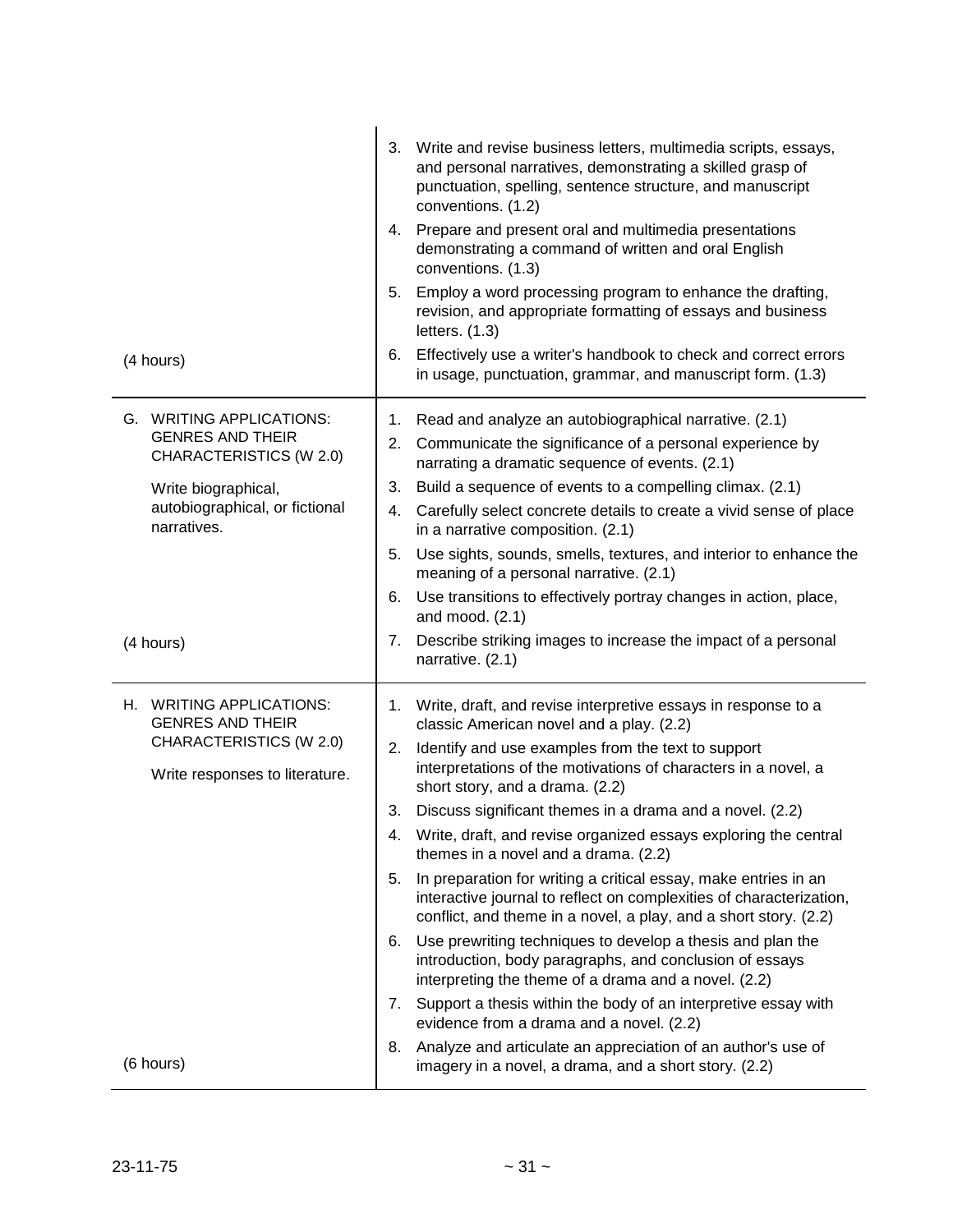| <b>WRITING APPLICATIONS:</b><br>L.<br><b>GENRES AND THEIR</b><br>CHARACTERISTICS (W 2.0)<br>Write reflective compositions.<br>(4 hours) | Read, analyze, and evaluate a reflective essay. (2.3)<br>1.<br>Identify and evaluate how the author explores the significance of<br>2.<br>a personal experience and uses a specific organizing structure<br>to provide a logical flow of events and information. (2.3)<br>Develop, draft, and revise an essay reflecting on the substance<br>3.<br>and personal significance of a specific disagreement with a<br>particular person. (2.3)<br>Use the rhetorical strategy of a personal definition essay to<br>4.<br>reflect on personal experiences, convictions, and concerns. (2.3)<br>Write reflective essays which connect personal experiences to<br>5.<br>more general insights into life. (2.3) |
|-----------------------------------------------------------------------------------------------------------------------------------------|---------------------------------------------------------------------------------------------------------------------------------------------------------------------------------------------------------------------------------------------------------------------------------------------------------------------------------------------------------------------------------------------------------------------------------------------------------------------------------------------------------------------------------------------------------------------------------------------------------------------------------------------------------------------------------------------------------|
| <b>WRITING APPLICATIONS:</b><br>J.<br><b>GENRES AND THEIR</b><br>CHARACTERISTICS (W 2.0)<br>Write job applications and<br>resumes.      | Read, analyze, and evaluate a letter of application. (2.5)<br>1.<br>Outline, draft, and revise a letter of application in response to a<br>2.<br>newspaper or Internet job listing. (2.5)<br>Write a persuasive letter of application by providing all<br>3.<br>necessary information and adopting a style and tone appropriate<br>to the intended audience. (2.5)                                                                                                                                                                                                                                                                                                                                      |
|                                                                                                                                         | 4. Adhere to a style and format appropriate for a letter of<br>application. (2.5)                                                                                                                                                                                                                                                                                                                                                                                                                                                                                                                                                                                                                       |
| (4 hours)                                                                                                                               | Use page formats, fonts, and spacing to create a readable and<br>5.<br>effective document. (2.5)                                                                                                                                                                                                                                                                                                                                                                                                                                                                                                                                                                                                        |
| K. LISTENING AND SPEAKING<br>STRATEGIES (LS 1.0)                                                                                        | Identify and discuss media viewing skills and evaluate television<br>1.<br>commercials for subtle, unspoken messages. (1.1)                                                                                                                                                                                                                                                                                                                                                                                                                                                                                                                                                                             |
| Plan and deliver focused<br>presentations that convey                                                                                   | Analyze and critique Internet websites in terms of content,<br>2.<br>sponsoring organizations, and reliability. (1.1)                                                                                                                                                                                                                                                                                                                                                                                                                                                                                                                                                                                   |
| clear and distinct perspectives<br>and solid reasoning.                                                                                 | Evaluate and discuss the impact of the media on shaping views<br>3.<br>and attitudes. (1.2)                                                                                                                                                                                                                                                                                                                                                                                                                                                                                                                                                                                                             |
|                                                                                                                                         | Interpret and evaluate how media artists communicate ideas and<br>4.<br>events in dramatic films, in television commercials, and on<br>Internet sites. (1.3)                                                                                                                                                                                                                                                                                                                                                                                                                                                                                                                                            |
|                                                                                                                                         | Enhance the persuasive power of an argument with rhetorical<br>5.<br>questions, personal anecdotes, and dialogue. (1.4)                                                                                                                                                                                                                                                                                                                                                                                                                                                                                                                                                                                 |
|                                                                                                                                         | Write a multimedia script, using irony and humor for aesthetic<br>6.<br>effect and impact. (1.4)                                                                                                                                                                                                                                                                                                                                                                                                                                                                                                                                                                                                        |
|                                                                                                                                         | Distinguish between deductive and inductive reasoning and<br>7.<br>apply both in discussion and in oral presentations. (1.5)                                                                                                                                                                                                                                                                                                                                                                                                                                                                                                                                                                            |
|                                                                                                                                         | Present an original and compelling definition of a concept, an<br>8.<br>emotion, or a relationship by appealing to logic, to emotion, and<br>to ethics. $(1.6)$                                                                                                                                                                                                                                                                                                                                                                                                                                                                                                                                         |
|                                                                                                                                         | Prepare a multimedia script and take careful account of staging<br>9.<br>and other performance details. (1.7)                                                                                                                                                                                                                                                                                                                                                                                                                                                                                                                                                                                           |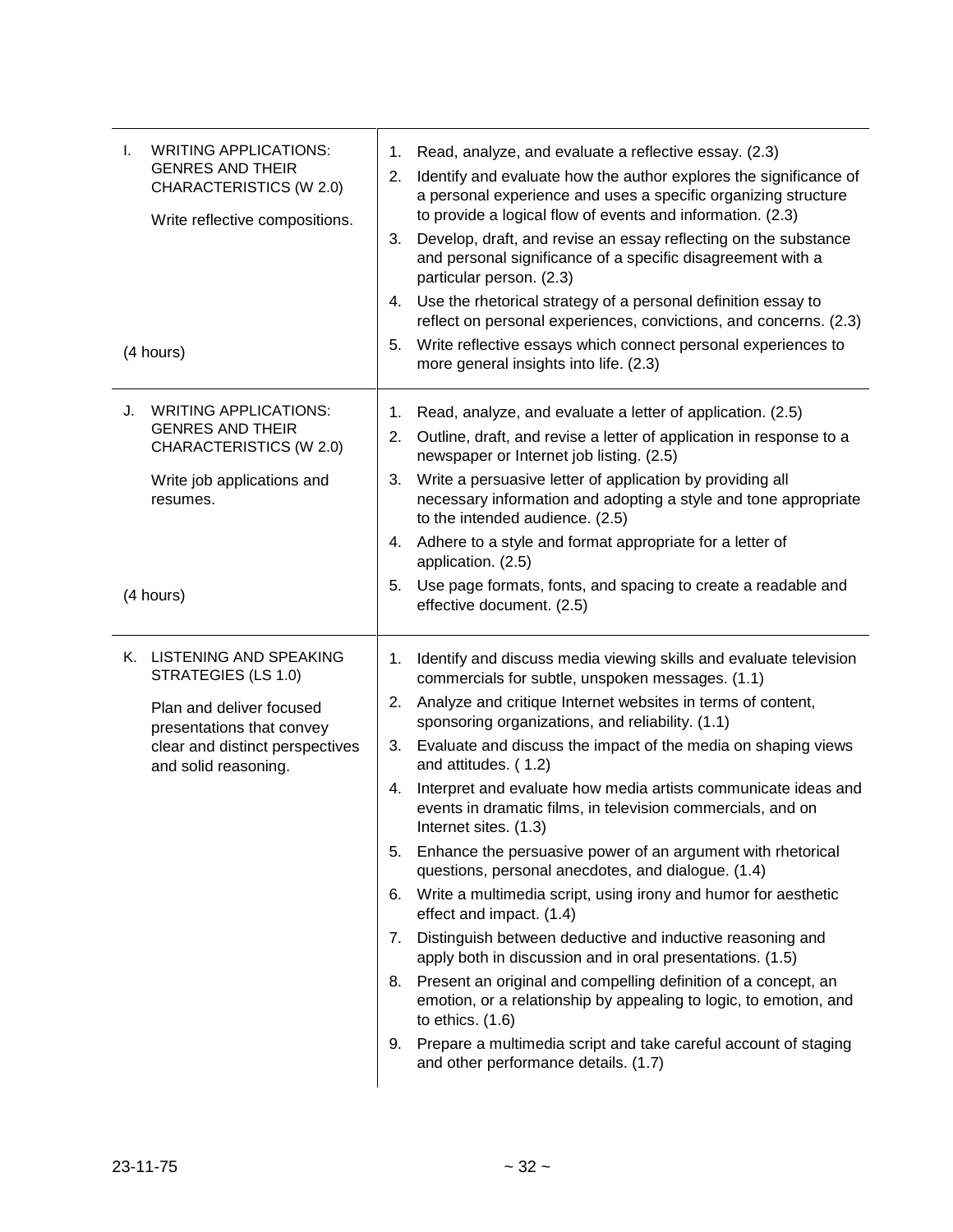| (5 hours)                                                                                                                                                     | 10. Demonstrate a clear sense of purpose and audience by using<br>both formal and informal language in discussions and<br>presentations. (1.8)<br>11. Research strategies for a multimedia script by viewing and<br>analyzing commercial media. (1.9)<br>12. Analyze, evaluate, and choose appropriate effects for a<br>multimedia presentation. (1.10)<br>13. Evaluate a speaker's diction and syntax in a television<br>commercial or in a class presentation. (1.11)<br>14. Identify, analyze, and discuss logical fallacies in commercial<br>media and oral presentations. (1.12)                                                                                                                                                                                                                                                                                                                                                                                                                                                                                                                                                                                                                                                                                                                                                                                                                                                                       |
|---------------------------------------------------------------------------------------------------------------------------------------------------------------|-------------------------------------------------------------------------------------------------------------------------------------------------------------------------------------------------------------------------------------------------------------------------------------------------------------------------------------------------------------------------------------------------------------------------------------------------------------------------------------------------------------------------------------------------------------------------------------------------------------------------------------------------------------------------------------------------------------------------------------------------------------------------------------------------------------------------------------------------------------------------------------------------------------------------------------------------------------------------------------------------------------------------------------------------------------------------------------------------------------------------------------------------------------------------------------------------------------------------------------------------------------------------------------------------------------------------------------------------------------------------------------------------------------------------------------------------------------|
| <b>SPEAKING APPLICATIONS:</b><br>L.<br><b>GENRES AND THEIR</b><br>CHARACTERISTICS (LS 2.0)<br>Deliver polished formal<br>and extemporaneous<br>presentations. | Deliver a reflective presentation. (2.1)<br>1.<br>Describe both sides of a disagreement or controversy and<br>2.<br>explore its personal significance. (2.1)<br>Use narrative, persuasive, and expository techniques to reflect<br>3.<br>on the causes, the dynamics, and the meaning of a personal<br>disagreement. (2.1)<br>Articulate a personal definition of a concept, an emotion, or a<br>4.<br>relationship. (2.1)<br>Develop a personal definition presentation with supporting<br>5.<br>anecdotes, quotations, facts, and statistics. (2.1)<br>Relate personal experiences to broader, more general themes.<br>6.<br>(2.1)<br>Deliver oral responses to literature. (2.1)<br>7.<br>Analyze and discuss a drama and articulate a central theme.<br>8.<br>(2.3)<br>Support an assertion about the theme of a drama or novel with<br>9.<br>detailed reference to characters' behavior and dialogue. (2.3)<br>10. Identify and discuss a playwright's use of imagery. (2.3)<br>11. Discuss ambiguity in a drama, short story, or poem. (2.3)<br>12. Deliver multimedia presentations. (2.4)<br>13. Write a multimedia script incorporating text, images, and sound.<br>(2.4)<br>14. Analyze and critique examples of commercial media to research<br>ideas for an original multimedia script. (2.4)<br>15. Brainstorm, write, and revise a multimedia script, demonstrating<br>an assured grasp of the medium and a clear sense of audience.<br>(2.4) |
| (6 hours)                                                                                                                                                     | 16. Plan, rehearse, and perform a recitation of a poem or a<br>performance of a scene from a drama to achieve clarity of<br>meaning and emotional impact. (2.5)                                                                                                                                                                                                                                                                                                                                                                                                                                                                                                                                                                                                                                                                                                                                                                                                                                                                                                                                                                                                                                                                                                                                                                                                                                                                                             |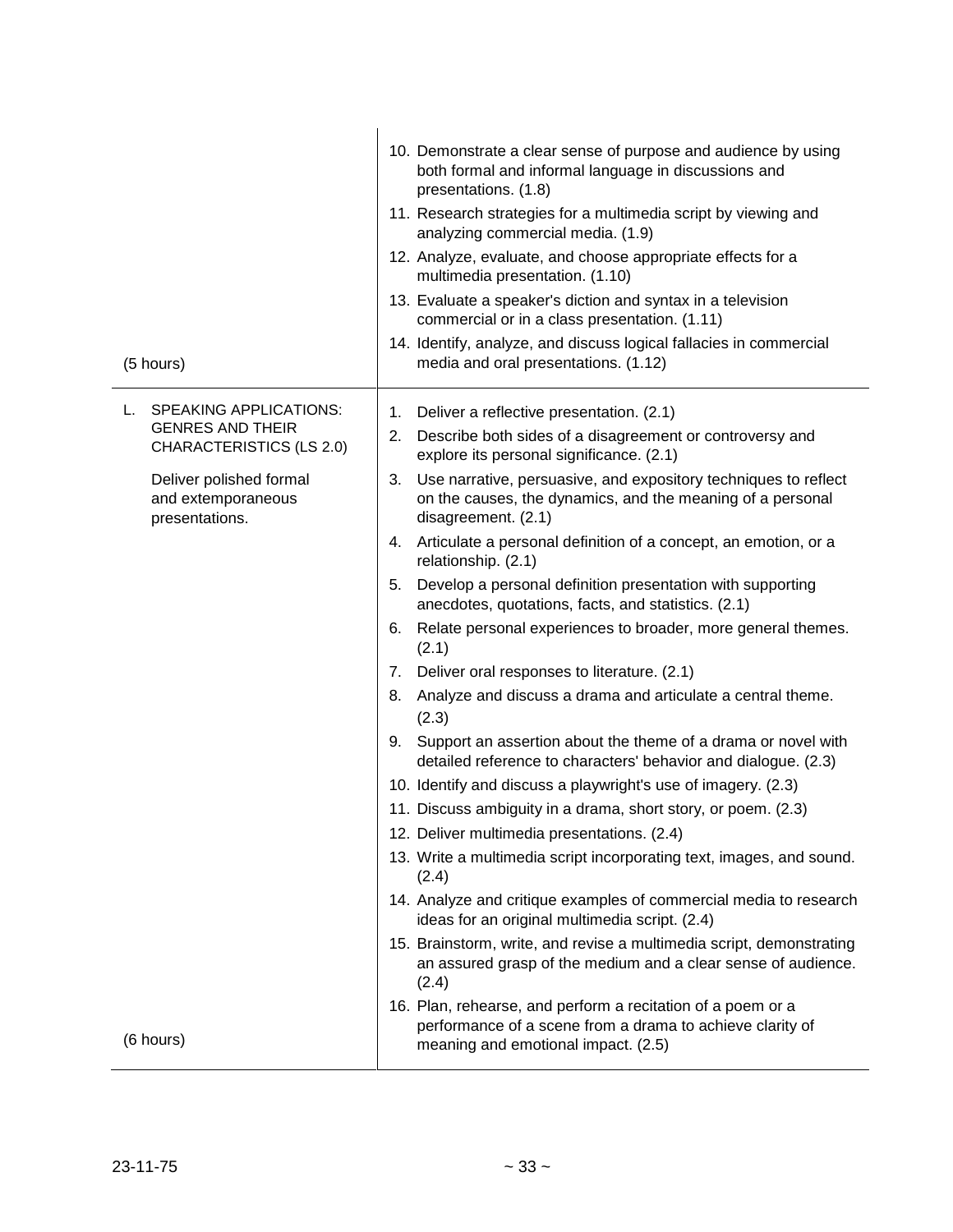## *DEFINITIONS of SCANS COMPETENCIES and FOUNDATION SKILLS*

#### **Definitions of Competencies**

**RESOURCES** Allocates Time: Selects goal related tasks; prioritizes tasks; schedules work to meet deadlines.

> Allocates Money: Uses or prepares budgets; forecasts costs; keeps records to track budget performance.

> Allocates Material and Facility Resources: Acquires, stores, and distributes materials, supplies, equipment, parts, or products.

> Allocates Human Resources: Assesses knowledge and skills and distributes work accordingly; evaluates performance; provides feedback.

**INFORMATION** Acquires and Evaluates Information: Identifies need for data, acquires data or creates data sources, and evaluates relevance of information.

> Organizes and Maintains Information: Organizes, processes, and maintains written or computerized records; sorts, classifies or reformats information.

> Interprets and Communicates Information: Selects and analyzes information communicates the results to others using oral, written, graphic, or multi-media.

> Uses Computers to Process Information: Uses computers to acquire, analyze, organize, and communicate information, including entering, modifying, storing, retrieving, and verifying data.

**INTERPERSONAL** Participates as a Member of a Team: Works cooperatively with others; contributes ideas, suggestions and effort; encourages team members; listens and responds to contributions of others; resolves differences for the benefit of the team; takes responsibility for achieving goals and for doing own share of the work.

> Teaches Others: Helps others learn by coaching or other means; conveys job information to others; provides constructive feedback.

> Serves Clients/Customers: Works and communicates with clients and customers to satisfy their expectations; listens actively to determine needs; communicates in a positive manner; obtains additional resources to satisfy client or customer needs.

> Exercises Leadership: Communicates to justify a position; encourages, persuades or motivates others; establishes credibility through competence and integrity; takes minority viewpoints into consideration.

> Negotiates to Arrive at a Decision: Works toward agreement; clarifies problems and resolves conflicts; proposes and examines options; sets realistic goals; resolves divergent interests.

> Works with Cultural Diversity: Works well with men and women and with a variety of ethnic and social groups; respects the rights of others; bases impressions on individual performance, not on stereotypes.

**SYSTEMS** Understands Systems: Knows how social, organizational, and technological systems work and operates effectively within them; knows who to ask for information and how to get resources.

Monitors and Corrects Performance: Monitors how procedures are working; predicts trends; diagnoses problems; takes action to maintain system performance.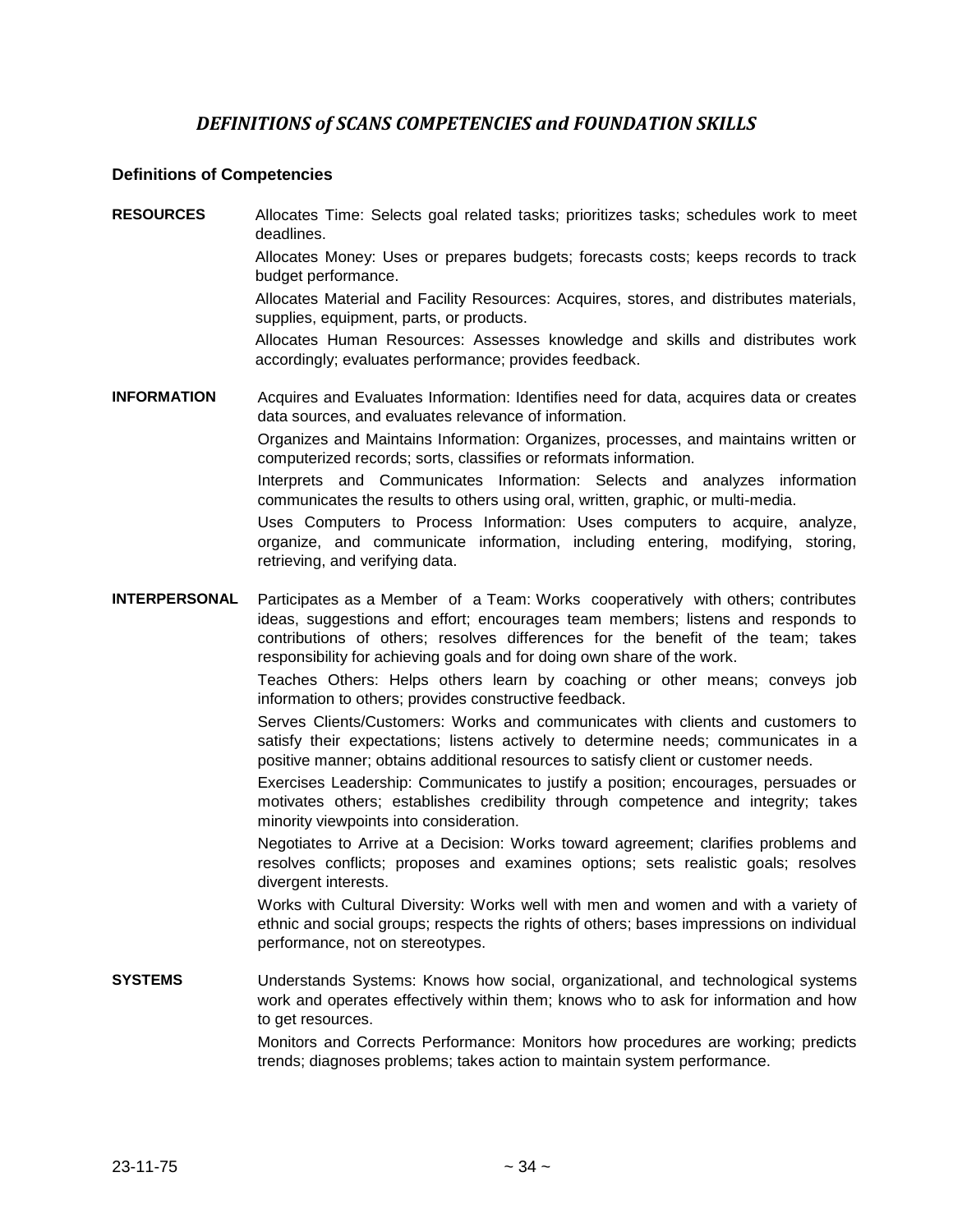## *DEFINITIONS of SCANS COMPETENCIES and FOUNDATION SKILLS (continued)*

**SYSTEMS (continued)** Improves and Designs Systems: Makes suggestions for improving products or services; recommends alternatives; responsibly challenges the status quo.

**TECHNOLOGY** Selects Technology: Chooses procedures, equipment, or computer programs to produce desired results. Applies Technology to Task: Understands purpose and procedures for setting up and operating machines, including computers and their programs. Maintains and Troubleshoots Technology: Prevents, identifies, or solves problems in machines, computers, and other technologies.

**BASIC SKILLS** Reading: Locates, understands, and interprets written information in prose and documents - including manuals, graphs, and schedules - to perform tasks. Writing: Communicates thoughts, ideas, information, and messages in writing; records information completely and accurately; checks, edits, and revises written material. Arithmetic: Performs computations; uses numerical concepts in practical situations; uses tables, graphs, and diagrams to obtain or convey numerical information. Mathematics: Approaches practical problems by choosing from a variety of mathematical techniques. Listening: Receives, attends to, interprets, and responds to verbal and non-verbal

messages.

Speaking: Organizes ideas and communicates oral messages appropriately in conversation, discussion, and group presentations; asks questions when needed.

**THINKING SKILLS** Creative Thinking: Uses imagination; combines ideas or information in new ways; reshapes goals in ways that that reveal new possibilities.

> Decision Making: Specifies goals and constraints, generates alternatives, considers risks, evaluates and chooses best alternative.

> Problem Solving: Recognizes that a problem exists, devises and implements a plan to resolve it, evaluates and monitors progress, and revises plan as needed.

> Seeing Things in the Mind's Eye: Organizes and processes symbols, pictures, graphs; visualizes outcomes from blueprints, diagrams, flow charts, recipes, etc.

> Knowing How to Learn: Can use learning techniques to apply and adapt new knowledge and skills in both familiar and changing situations.

> Reasoning: Uses underlying principles to solve problems; uses logic to draw conclusions.

**PERSONAL QUALITIES** Responsibility: Works hard to be excellent; sets high standards of attendance, punctuality, enthusiasm, and optimism in approaching tasks.

> Self-Esteem: Has a positive view of self; knows own skills and abilities; is aware of impact on others.

> Social: Demonstrates friendliness, adaptability, empathy and politeness; relates well to others; asserts self appropriately; takes an interest in others.

> Self-Management: Assesses own knowledge, skills, and abilities accurately; sets personal goals; responds to feedback unemotionally; is a "self-starter."

> Integrity/Honesty: Can be trusted; recognizes personal and societal values; chooses ethical courses of action.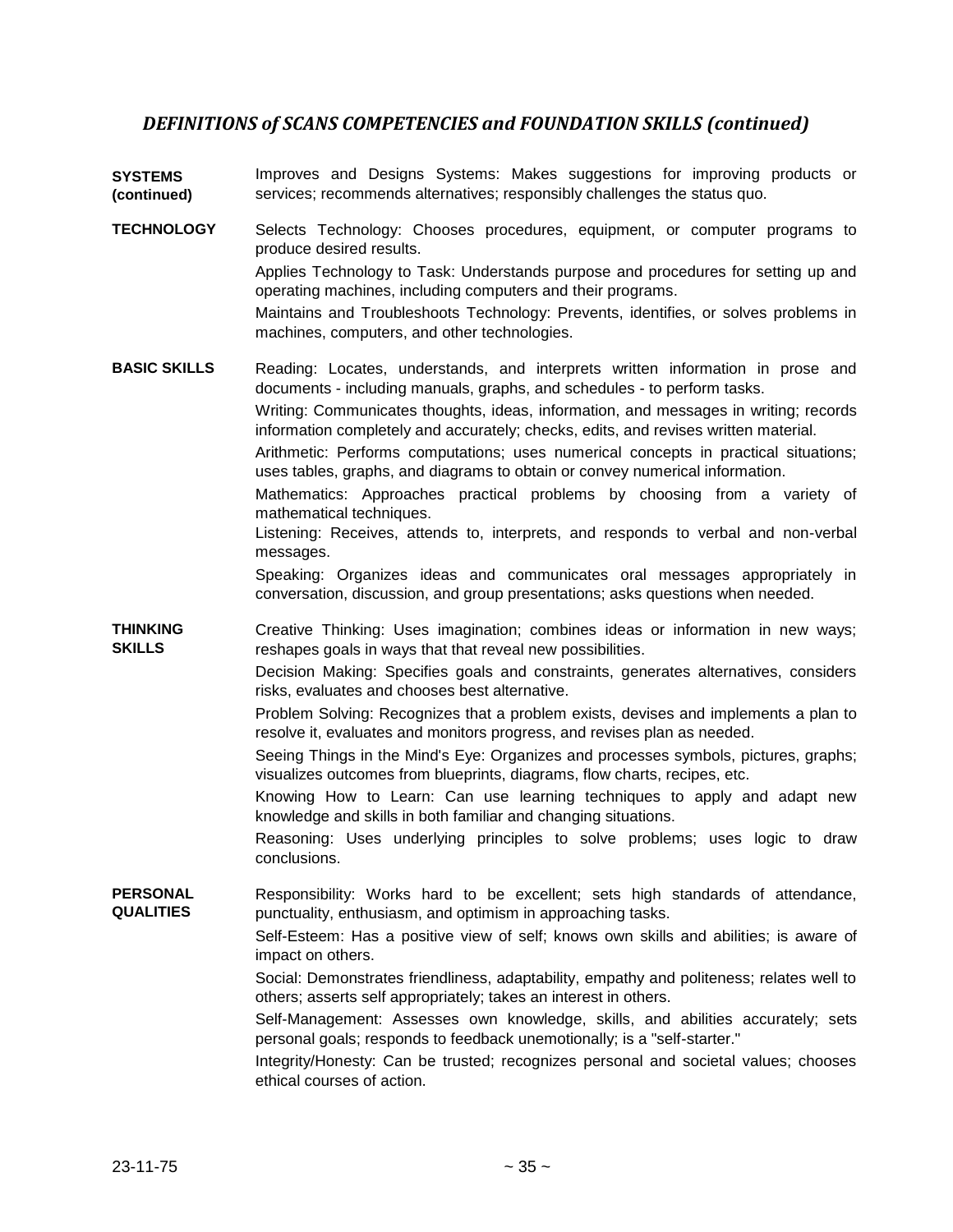## *SUGGESTED INSTRUCTIONAL MATERIALS and OTHER RESOURCES*

#### **TEXTBOOKS**

The Language of Literature – 9th Grade (Orange), Evanston, Illinois: McDougall Littell, 2002.

The Language of Literature - 10th Grade (Blue), Evanston, Illinois: McDougall Littell, 2002.

The Language of Literature  $-11<sup>th</sup>$  Grade (Yellow), Evanston, Illinois: McDougall Littell, 2002.

Writers INC: A Student Handbook for Writing and Learning. Wilmington, Massachusetts: Great Source Education Group/Houghton Mifflin, 2001.

Writers INC: Language Program, Grade 11. Wilmington, Massachusetts: Great Source Education Group/Houghton Mifflin, 2001.

#### **SUGGESTED READING LIST**

*The Old Man and the Sea* by Ernest Hemingway *As I Lay Dying* by William Faulkner *Bury My Heart at Wounded Knee* by Dee Williams *How the Garcia Girls Lost Their Accents* by Julia Alvarez *Narrative* of *the Life of Frederick Douglas, An American Slave* by Frederick Douglas

#### **MEDIA AND TECHNOLOGY**

A Raisin in the Sun, 1988.

#### **RESOURCE PERSONS**

Adult Secondary Education Supervisor

Adult Secondary Education Teacher Advisor